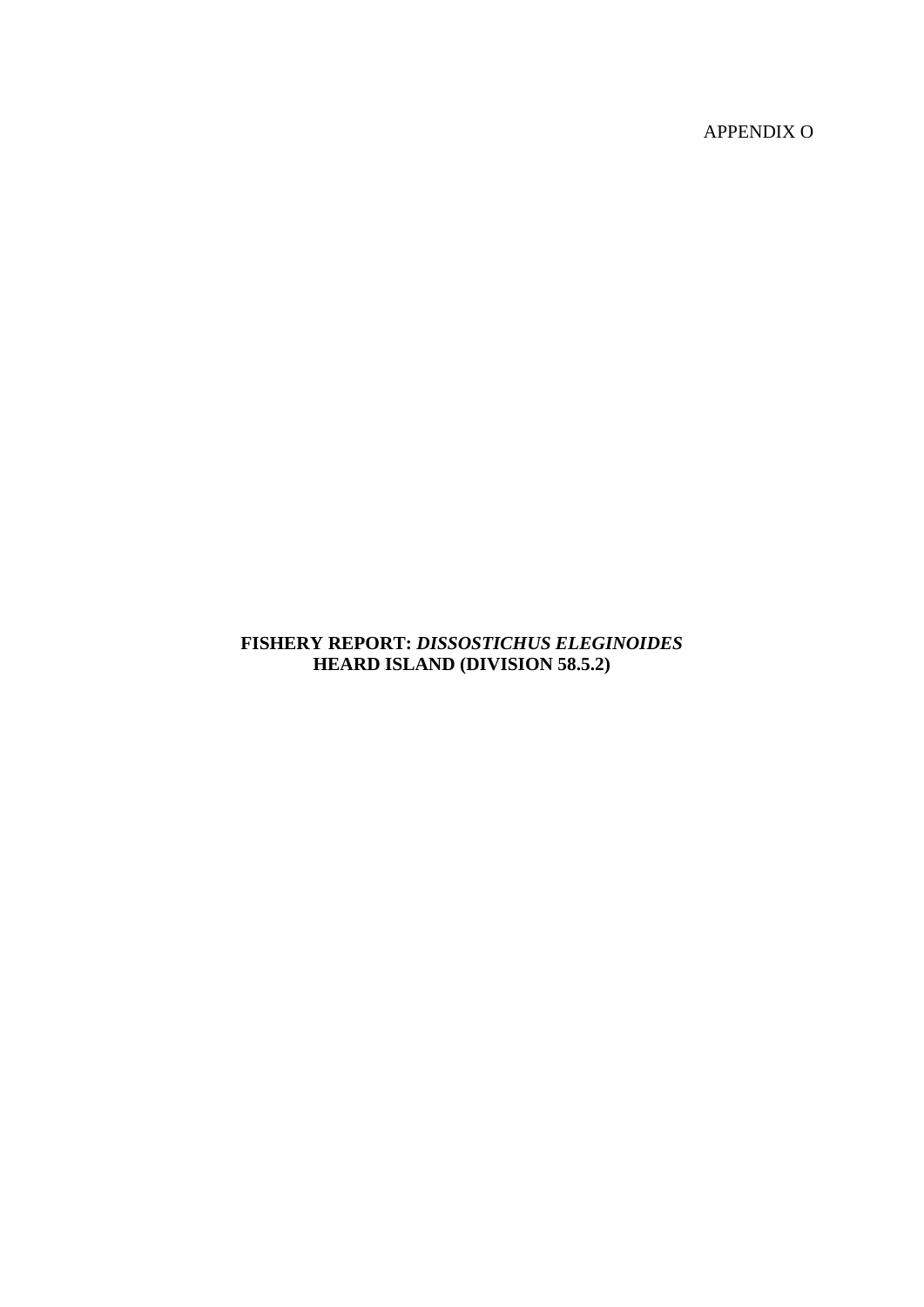# **CONTENTS**

|                                                   | Page                                                     |
|---------------------------------------------------|----------------------------------------------------------|
|                                                   | 1<br>1<br>2<br>$\overline{2}$                            |
|                                                   | 3                                                        |
| Commercial catch-at-age and catch-at-length data  | 4<br>4<br>4<br>5<br>$\tau$<br>7<br>8                     |
|                                                   | 8<br>8<br>8<br>9<br>9<br>9<br>10<br>10<br>12<br>21<br>22 |
| 5.2 Assessments of impact on affected populations | 22<br>22<br>24<br>24                                     |
|                                                   | 24<br>25                                                 |
|                                                   | 26                                                       |
|                                                   | 26<br>26<br>27                                           |
|                                                   | 27                                                       |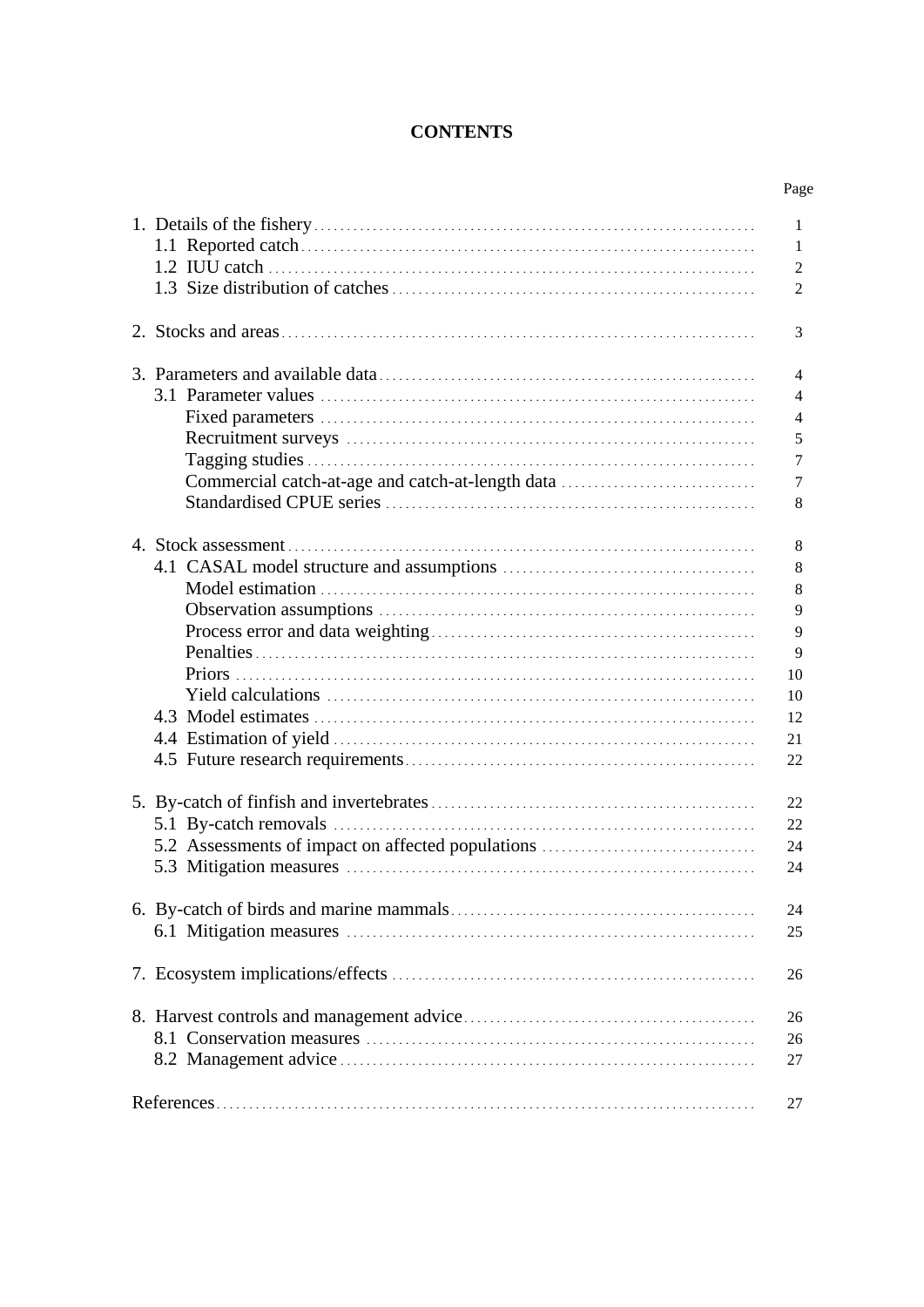### **FISHERY REPORT:** *DISSOSTICHUS ELEGINOIDES* **HEARD ISLAND (DIVISION 58.5.2)**

#### <span id="page-2-0"></span>**1. Details of the fishery**

#### **1.1 Reported catch**

The catch limit of *Dissostichus eleginoides* in Division 58.5.2 for the 2008/09 season was 2 500 tonnes (Conservation Measure 41-08) for the period from 1 December 2008 to 30 November 2009. The catch of *D. eleginoides* reported for this division by October 2009 was 2 177 tonnes. Reported catches along with the respective catch limits and number of vessels active in the fishery are shown in Table 1. In Division 58.5.2, the fishery was a trawl fishery from the 1996/97 to the 2001/02 season. In recent seasons the fishery has been prosecuted by trawl, longline and pot. The longline fishery was active from April to September 2009 and the trawl fishery was active throughout the whole season.

Table 1: Catch history for *Dissostichus eleginoides* in Division 58.5.2 (source: STATLANT data for past seasons, and catch and effort reports for current season, WG-FSA-09/5 Rev. 1 and past reports for IUU catch).

| Season   |                     |             | Regulated fishery |          |                         |         | Estimated        | Total    |
|----------|---------------------|-------------|-------------------|----------|-------------------------|---------|------------------|----------|
|          | Reported effort     | Catch limit |                   |          | Reported catch (tonnes) |         | <b>IUU</b> catch | removals |
|          | (number of vessels) | (tonnes)    | Longline          | Pot      | Trawl                   | Total   | (tonnes)         | (tonnes) |
| 1989/90  |                     |             | 0                 | $\theta$ |                         |         | $\theta$         |          |
| 1991/92  |                     |             | 0                 | $\theta$ | 0                       | 0       | $\theta$         |          |
| 1992/93  |                     |             | 0                 | $\theta$ | 0                       | 0       | 0                |          |
| 1994/95  |                     | 297         | 0                 | $\theta$ | 0                       | 0       | 0                |          |
| 1995/96  |                     | 297         | 0                 | $\Omega$ | 0                       | 0       | 0                | $\Omega$ |
| 1996/97  | 2                   | 3 800       | 0                 | $\theta$ | 1927                    | 1927    | 7 1 1 7          | 9 0 4 4  |
| 1997/98  | 3                   | 3 700       | 0                 | $\theta$ | 3765                    | 3765    | 4 1 5 0          | 7915     |
| 1998/99  | 2                   | 3690        | 0                 | $\theta$ | 3 5 4 7                 | 3 5 4 7 | 427              | 3974     |
| 1999/00  | $\overline{c}$      | 3585        | 0                 | $\Omega$ | 3 5 6 6                 | 3 5 6 6 | 1 1 5 4          | 4 7 2 0  |
| 2000/01  | $\overline{c}$      | 2995        | $\theta$          | $\theta$ | 2980                    | 2980    | 2 0 0 4          | 4 9 8 4  |
| 2001/02  | 2                   | 2815        | $\Omega$          | $\theta$ | 2756                    | 2756    | 3489             | 6 2 4 5  |
| 2002/03  | 3                   | 2879        | 270               | $\theta$ | 2 5 7 4                 | 2844    | 1 2 7 4          | 4 1 1 8  |
| 2003/04  | 3                   | 2873        | 567               | $\theta$ | 2 2 9 6                 | 2864    | 531              | 3 3 9 5  |
| 2004/05  | 3                   | 2787        | 621               | $\theta$ | 2 1 2 2                 | 2 7 4 4 | 265              | 3 0 0 9  |
| 2005/06  | 3                   | 2584        | 659               | 68       | 1801                    | 2528    | 74               | 2602     |
| 2006/07  | 2                   | 2427        | 601               | $\theta$ | 1787                    | 2 3 8 7 | $\theta$         | 2 3 8 7  |
| 2007/08  | 3                   | 2 500       | 835               | $\theta$ | 1445                    | 2 2 8 0 | $\Omega$         | 2 2 8 0  |
| 2008/09* | 3                   | 2 500       | 1 1 6 4           | 13       | 1 000                   | 2 177   | $\theta$         | 2 177    |

\* Catch for 2008/09 not complete. Fishing season ends 30 November.

2. The spatial and temporal structure of the fishing for *D. eleginoides* is summarised in Table 2. The Working Group noted that a minor amount of longline fishing has occurred in trawl ground B to date and that some longline fishing occurs in areas other than the known grounds, and that this has increased with the addition of a second longline fishery in 2007/08. The pot fishery has only been experimental to date (68 tonnes in 2005/06 and 13 tonnes in 2008/09).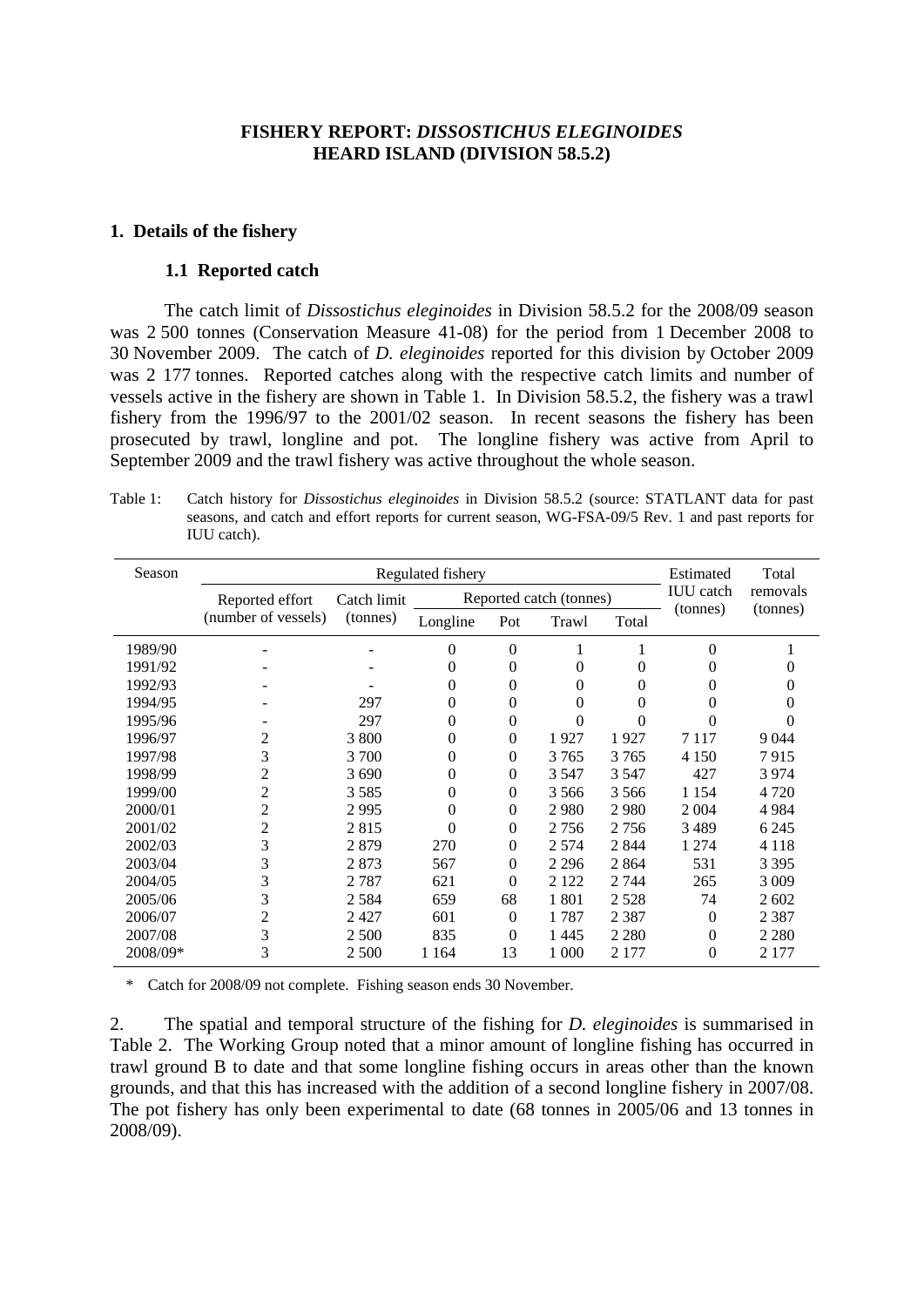<span id="page-3-0"></span>Table 2: Spatial and temporal structure of the main areas of historical fishing activity for *Dissostichus eleginoides* in Division 58.5.2, including summary codes for the different elements of the fishery (sub-fishery).  $f - sub-fishery$ ; s – season.

| Gear type         |                                        | Season               |                                  |                                  |
|-------------------|----------------------------------------|----------------------|----------------------------------|----------------------------------|
|                   | Approximate area<br>(km <sup>2</sup> ) | Prior to<br>longline | Longline                         | Post longline                    |
| $Survey^a$        | 85 694                                 |                      | f1                               |                                  |
| Trawl ground B    | 442                                    | $f2 \text{ } s1$     | $f2_s2$                          | $f2$ <sub>_<math>s3</math></sub> |
| Trawl ground C    | 2 0 3 3                                | $f3 \ s1$            | $f3_82$                          | $f3 \ s3$                        |
| Longline ground A | 16 678                                 | ۰                    | $f4_S2$                          | $\overline{\phantom{a}}$         |
| Longline ground C | 2 0 3 3                                |                      | $f5$ <sub>_<math>s2</math></sub> |                                  |
| Longline ground D | 90 625                                 |                      | $f6$ <sub>_<math>s2</math></sub> |                                  |

Random stratified trawl survey

# **1.2 IUU catch**

3. There was no evidence of IUU fishing in Division 58.5.2 in 2008/09 (Table 1).

#### **1.3 Size distribution of catches**

4. Catch-weighted length frequencies are illustrated in Figures 1 (trawl fishery) and 2 (longline fishery). The Working Group noted that the modal size of fish caught in the longline fishery was greater than that in the trawl fishery. The difference in selectivities between trawl and longline sub-fisheries in Division 58.5.2 was estimated in WG-FSA-09/20, including large amounts of catch-at-age data for the first time (Welsford et al., 2009). This work confirmed previous modelling indicating that pot and longline gear is more able to catch older fish (>20 years) than trawl gear which has high selectivity for 6-year-old fish, effectively declining to zero for fish older than 20 years. The length-frequency distribution for the longline fishery will therefore have larger fish because of gear selectivity, as well as the longline fishery occurring in deeper water where toothfish tend to be larger.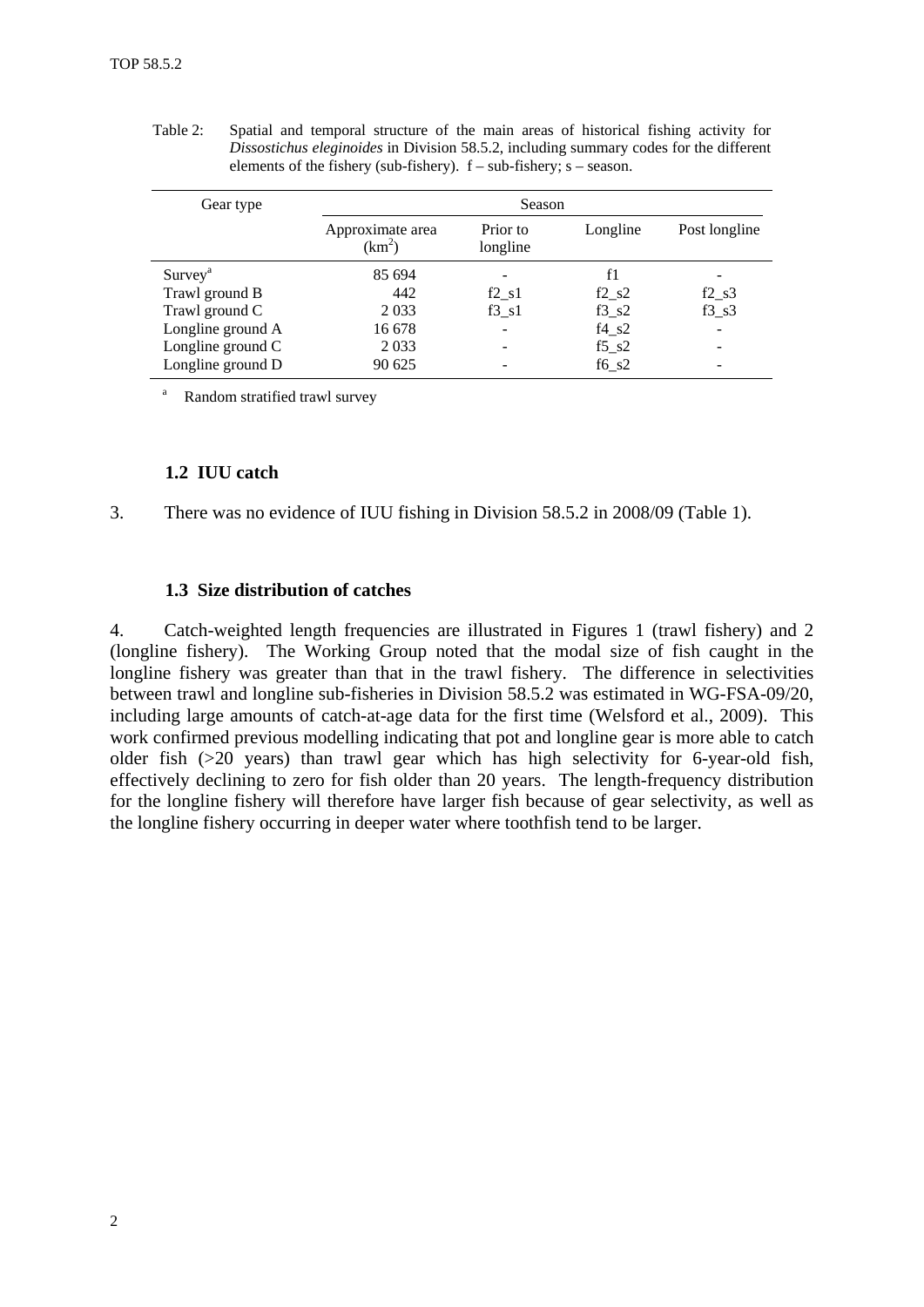<span id="page-4-0"></span>

Weighted Frequency (proportion of the catch)

Figure 1: Catch-weighted length frequencies for *Dissostichus eleginoides* caught by trawl in Division 58.5.2 (source: observer, fine-scale and STATLANT data).



Weighted Frequency (proportion of the catch)

Figure 2: Catch-weighted length frequencies for *Dissostichus eleginoides* caught by longline in Division 58.5.2 (source: observer, fine-scale and STATLANT data).

#### **2. Stocks and areas**

5. *Dissostichus eleginoides* occurs throughout the Heard Island and McDonald Islands Plateau, from shallow depths near Heard Island to at least 1 800 m depth around the periphery of the plateau. Random stratified trawl surveys have been conducted since 1990 with survey designs described in detail in WG-FSA-06/44 Rev. 1, and for the 2008 and 2009 surveys in WG-FSA-09/34. Younger fish (less than about 600 mm TL) predominate on the plateau in depths less than 500 m, but no areas of local abundance have been discovered. As fish grow, they move to deeper waters, and are recruited to the trawl fishery on the plateau slopes in depths of 450 to 800 m. Here there are several areas of local abundance that constitute the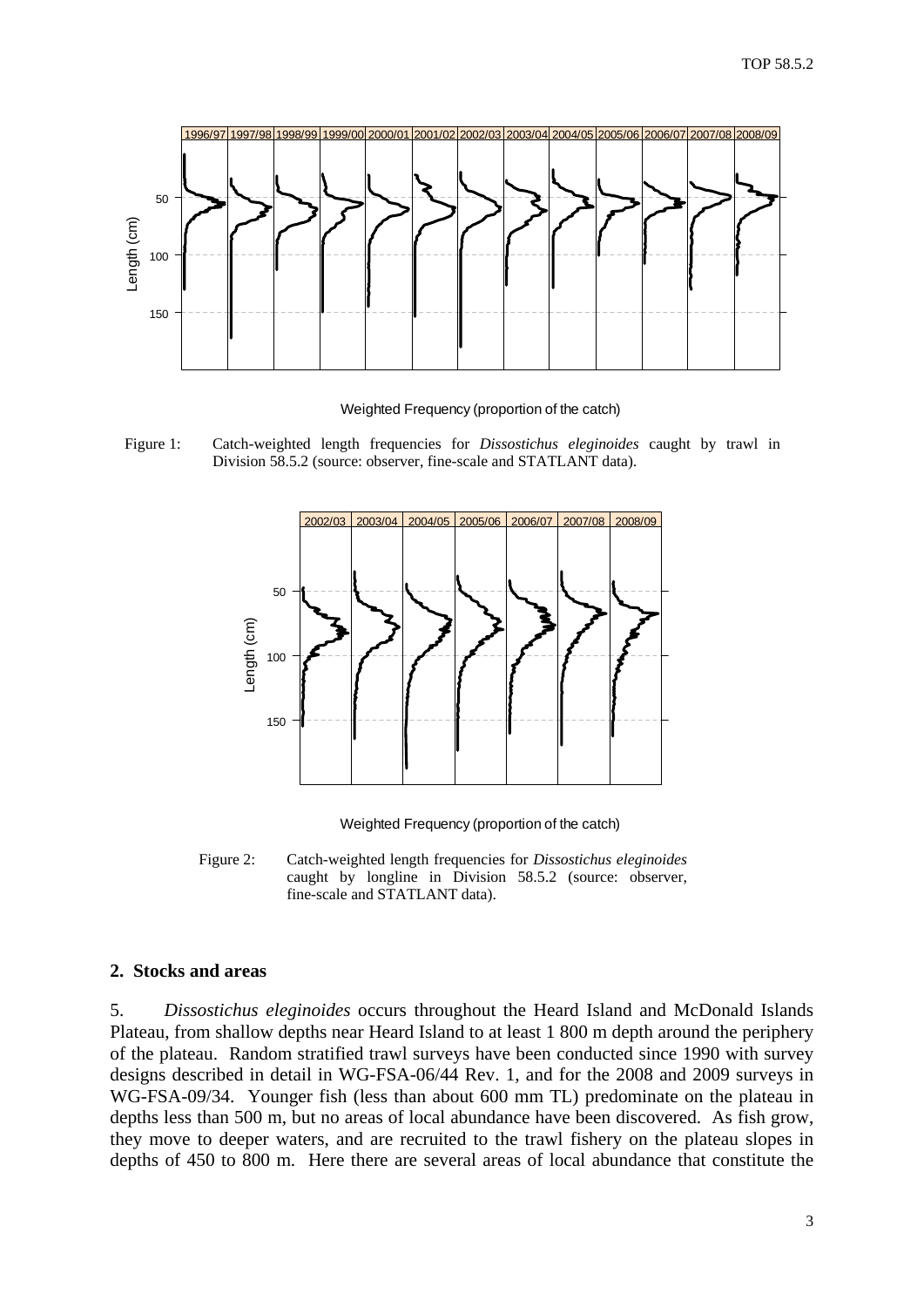<span id="page-5-0"></span>main trawling grounds where the majority of fish caught are between 500 and 750 mm TL (Figure 1). Older fish are seldom caught in the trawl fishery, and it is assumed that they move into deeper water  $(>1000 \text{ m}$  depth) where they are caught by the longline fishery. This fishery mostly operates between 1 000 and 1 800 m depth and catches larger fish than the trawl fishery (Figure 1), but few fish are >1 000 mm TL.

6. Genetic studies have demonstrated that the *D. eleginoides* population at Heard Island and McDonald Islands is distinct from those at distant locations such as South Georgia and Macquarie Island (Appleyard et al., 2002), but that within the Indian Ocean sector there appears to be no distinction between fish at Heard, Kerguelen, Crozet or Marion/Prince Edward Islands based on genetic studies (Appleyard et al., 2004). This, combined with results from tagging data which show movement of some fish from Heard Island to Kerguelen and Crozet Islands (Williams et al., 2002; WG-FSA-07/48 Rev. 1), suggests that a metapopulation of *D. eleginoides* may exist in the Indian Ocean sector (WG-FSA-03/72).

# **3. Parameters and available data**

### **3.1 Parameter values**

### Fixed parameters

7. No revised parameter estimates were available in 2009. Parameters used in the Division 58.5.2 toothfish assessment are detailed in SC-CAMLR-XXVI, Annex 5, Appendix L and Candy and Constable (2008).

8. A substantial amount of ageing of otoliths from the commercial catch, surveys, and mark–recapture experiments were undertaken in 2008 and 2009 (WG-FSA-09/21; WG-SAM-09/9). Tables of numbers of fish aged, length-frequency data, and effective sample sizes for catch-at-length and catch-at-age proportions by sub-fishery and year are given in WG-FSA-09/20.

9. The input parameters used in the assessment are included in Table 3.

10. Recruitment is modelled without assuming a stock-recruitment relationship. Variability in recruitment is estimated from the output of the CASAL integrated assessment and is determined largely from the variability across years in estimated year-class strength.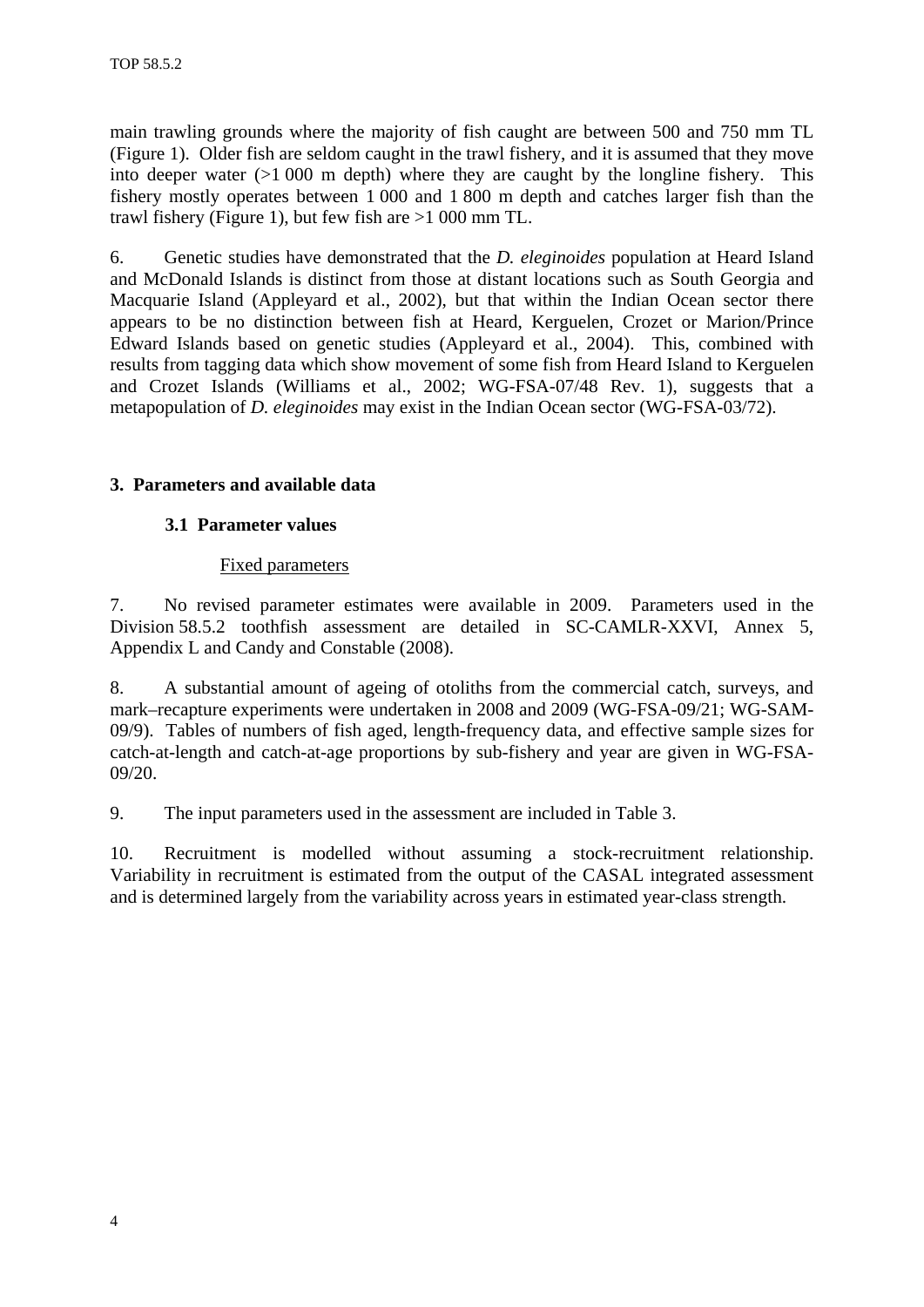| Component             | Parameter                         | Value                   | Units     |
|-----------------------|-----------------------------------|-------------------------|-----------|
| Natural mortality     | M                                 | 0.13                    | $y^{-1}$  |
| Length-at-age (age in | $(1)$ 251.0 $(2)$ 307.5 $(3)$     |                         | (year) mm |
| parentheses)          | 367.3 (4) 430.4 (5) 497.0         |                         |           |
|                       | $(6)$ 547.5 $(7)$ 594.8 $(8)$     |                         |           |
|                       | 641.1 (9) 686.5 (10) 730.9        |                         |           |
|                       | $(11)$ 774.5 $(12)$ 817.1 $(13)$  |                         |           |
|                       | 858.9 (14) 899.9 (15) 940.0       |                         |           |
|                       | $(16)$ 979.3 $(17)$ 1017.8 $(18)$ |                         |           |
|                       | 1055.5 (19) 1092.5 (20)           |                         |           |
|                       | 1128.7 (21) 1164.1 (22)           |                         |           |
|                       |                                   | 1198.8 (23) 1232.9 (24) |           |
|                       |                                   | 1266.2 (25) 1298.9 (26) |           |
|                       | 1330.9 (27) 1362.2 (28)           |                         |           |
|                       | 1392.9 (29) 1423.0 (30)           |                         |           |
|                       |                                   | 1452.5 (31) 1481.3 (32) |           |
|                       | 1509.6 (33) 1537.3 (34)           |                         |           |
|                       | 1564.5 (35)                       |                         |           |
| CV of length-at-age   | $CV_{VB}$                         | 0.1                     |           |
| Length-to-mass        | $\alpha$                          | 2.59E-09                | mm, kg    |
| Length-to-mass        | $\cdot h$                         | 3.2064                  |           |
| Maturity (age based)  | $(11)$ 0.0 $(12)$ 0.1667 $(13)$   |                         |           |
|                       | 0.3333(14)0.5000(15)              |                         |           |
|                       | 0.6667(16)0.8333(17)              |                         |           |
|                       | 1.0000                            |                         |           |

<span id="page-6-0"></span>Table 3: Input parameters for the assessment of *Dissostichus eleginoides* in Division 58.5.2.

#### Recruitment surveys

11. Surveys of young toothfish have been undertaken since 1990 (Table 4). The survey design was consolidated in 2001 with the distribution of stations undertaken during a survey revised in 2003 (WG-FSA-04/74). See also paragraph 5 above for recent survey designs.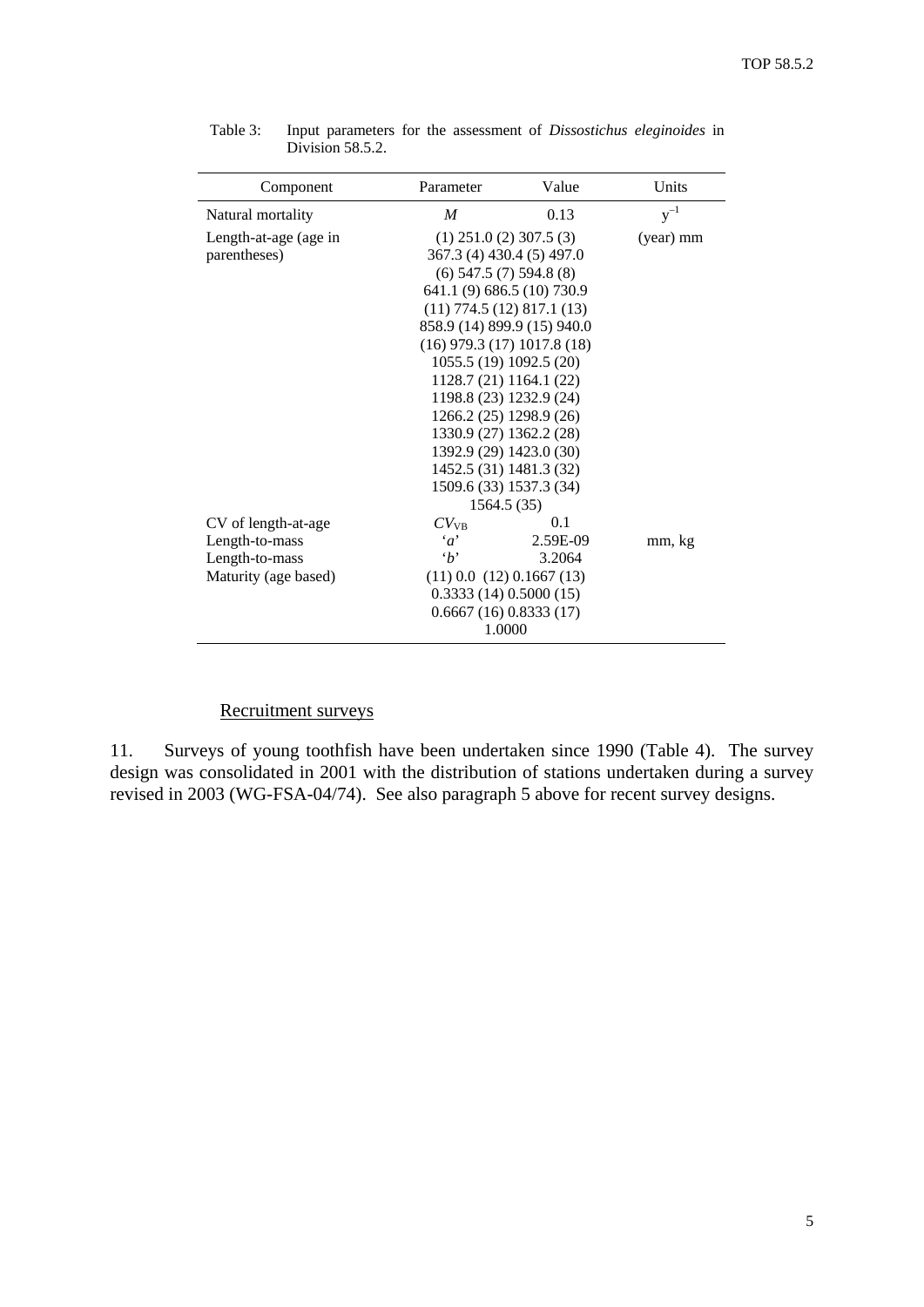| Survey<br>year | Group | Date | Vessel | Gear | Original<br>design<br>area $(km^2)$ | Area following<br>reassignment<br>$(km^2)$ | Hauls | Catch<br>(tonnes) |
|----------------|-------|------|--------|------|-------------------------------------|--------------------------------------------|-------|-------------------|
| 1990           | 3     | May  | AA     | DT   | 97 106                              | 53 383                                     | 59    | 16                |
| 1992           | 4     | Feb  | AA     | DT   | 55 817                              | 38 29 3                                    | 49    | 3                 |
| 1993           | 5     | Sep  | AA     | DT   | 71 555                              | 53 383                                     | 62    | 12                |
| 1999           | 2     | Apr  | SС     | DT   | 84 5 28                             | 80 661                                     | 139   | 93                |
| 2000           | 6     | May  | SС     | DT   | 39 839                              | 32952                                      | 103   | 9                 |
| 2001           | 1     | May  | SС     | DT   | 85 170                              | 85 694                                     | 119   | 45                |
| 2002           | 1     | May  | SС     | DT   | 85 910                              | 85 694                                     | 129   | 35                |
| 2003           | 7     | May  | SС     | DT   | 42 280                              | 42 064                                     | 111   | 13                |
| 2004           | 1     | May  | SС     | DT   | 85 910                              | 85 694                                     | 145   | 65                |
| 2005           | 1     | May  | SС     | DT   | 85 910                              | 85 694                                     | 158   | 21                |
| 2006           | 1     | May  | SС     | DT   | 85 694                              | 85 694                                     | 158   | 12                |
| 2007           | 1     | July | SС     | DT   | 83 936                              | 83 936                                     | 158   | 12                |
| 2008           | 1     | July | SС     | DT   | 83 936                              | 83 936                                     | 158   | $\overline{4}$    |
| 2009           | 1     | July | SС     | DT   | 83 936                              | 83 936                                     | 161   | 19                |

Table 4: Details of trawl surveys considered for estimating the abundance of juvenile *Dissostichus eleginoides* in waters less than 1 000 m deep in Division 58.5.2. AA – RV *Aurora Australis*, SC – FV *Southern Champion*, DT – demersal trawl. Note: surveys since 2007 exclude Shell Bank.

12. Australia undertook trawl surveys of Division 58.5.2 in June–July 2008 and Aril–May 2009 to estimate the density of juvenile toothfish (WG-FSA-09/34). The survey used the same design as the 2007 survey, with the exclusion of hauls in Shell Bank which are intended for assessing *Champsocephalus gunnari* abundance.

13. The allocation of stations to strata in the historical surveys was reviewed in 2006 (WG-FSA-06/44 Rev. 1). The Working Group agreed to the reassignment of stations according to the stratification of the survey design finalised in 2003 and noted the following groupings of surveys:

- Group 1 the core surveys with the most reliable estimates of the abundance of young fish in the vicinity of Heard Island and McDonald Islands in waters less than 1 000 m deep in May–June. Random stratified trawl surveys undertaken by a commercial vessel – 2001, 2002, 2004–2009.
- Group 2 the first large-scale random stratified trawl survey for *D. eleginoides* in the region taking into account deep water but with an emphasis on fishing grounds. The survey was undertaken by a commercial vessel in April 1999.
- Group 3 the first survey in the region, undertaken by the RV *Aurora Australis* autumn 1990.
- Group 4 the second survey in the region, undertaken by the RV *Aurora Australis* – winter 1992. This survey is considered incomplete for the purposes of estimating abundance of juvenile toothfish.
- Group 5 the third survey in the region, undertaken by the RV *Aurora Australis* spring 1993.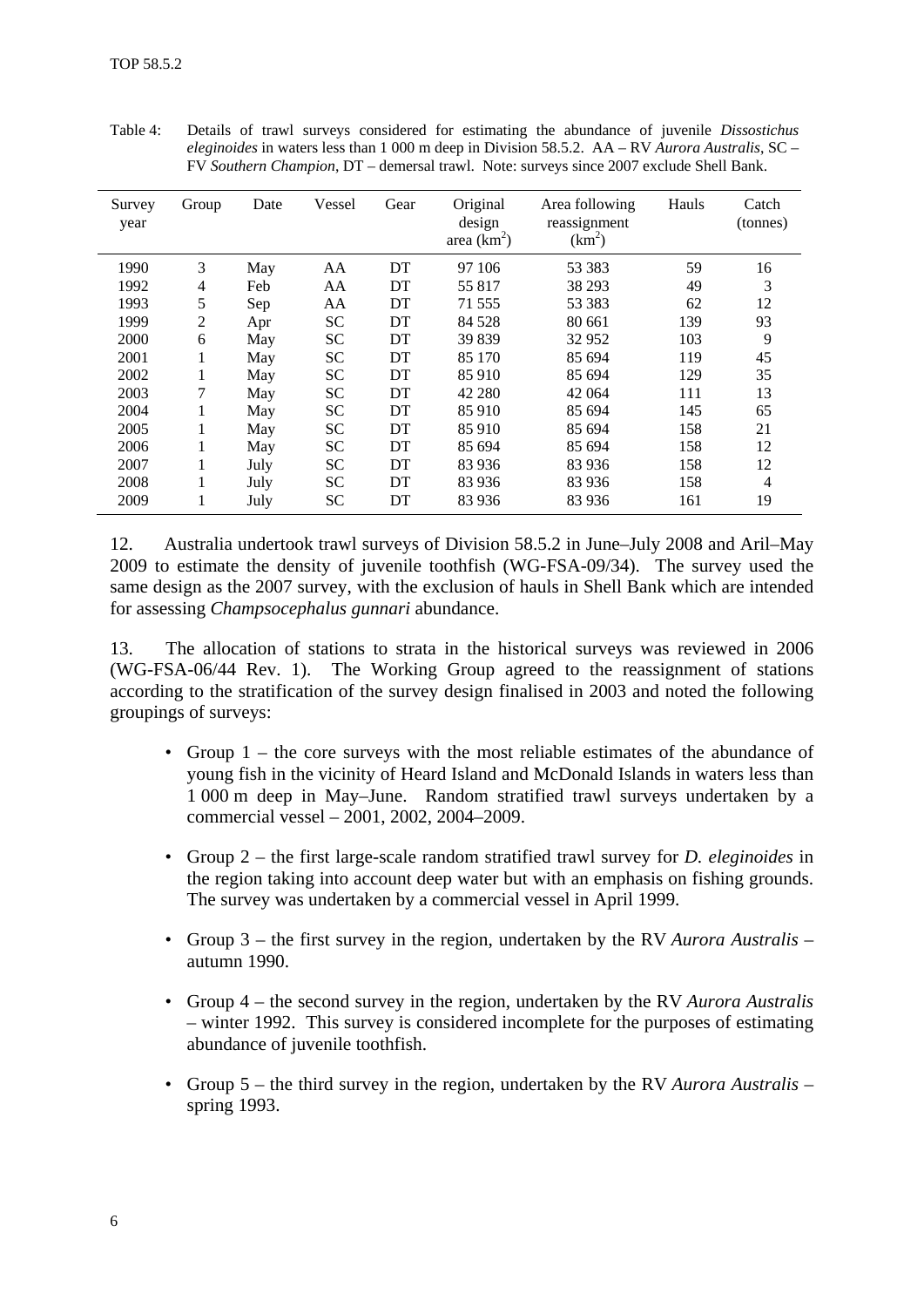- <span id="page-8-0"></span>• Group 6 – the second survey in the region undertaken by a commercial vessel – 2000. This survey is considered incomplete for the purposes of estimating abundance of juvenile toothfish.
- Group 7 a survey undertaken by a commercial vessel but not sampling all strata 2003.

14. The Working Group confirmed that the bootstrap resampling procedure for estimating annual abundance by length bin and the corresponding coefficients of variation over the Aitchison delta lognormal method (WG-FSA-06/64).

15. Survey abundance (abundance-at-length) was used as observations in the CASAL model for all years except 2006 and 2007 for which there were sufficient aged fish from otoliths collected during the survey to determine abundance-at-age using survey- and yearspecific age–length keys (ALKs). The method of calculating the CV for abundance-at-age data is described in WG-FSA-09/20.

# Tagging studies

16. A tagging study has been undertaken in Division 58.5.2 since 1998 (Williams et al., 2002). Numbers of tag releases and recaptures up to 2007 are given in Candy and Constable (2008). It is anticipated that, as the spatial extent of fishing effort is more widely distributed, these data will provide important inputs to future integrated assessments using methods such as CASAL.

17. The Working Group noted that the tagging program has historically been largely restricted to the main trawl ground B and is likely to underestimate the abundance of fish of this age/length range (Candy and Constable, 2008). At present, the assessment is unable to accommodate the small spatial extent of the program and the limited mixing from this ground to the other areas. These data are, therefore, not utilised in the integrated assessment.

### Commercial catch-at-age and catch-at-length data

18. Random length samples were obtained from commercial catches. For use in the assessment, these length-frequency data were aggregated into 100 mm bins. The length distributions are given as a proportion of catch in 100 mm length bins from 200 to 1 900 mm along with the associated sample size. Commercial catch-at-length data was used only for 2009 for each sub-fishery since there were no aged fish available for this latest year. Candy (2008) described the profile maximum likelihood method used for accounting for overdispersion of the length-frequency data relative to a multinomial distribution by estimating an effective sample size for each distribution.

19. Random length samples were combined with year-specific ALKs to obtain catch-atage data for input as observations in CASAL for each year prior to 2009 back to 1997. Proportions-at-length, that were combined with ALKs, were calculated specifically for each sub-fishery, fishing season and CASAL period (where more than one period was fished)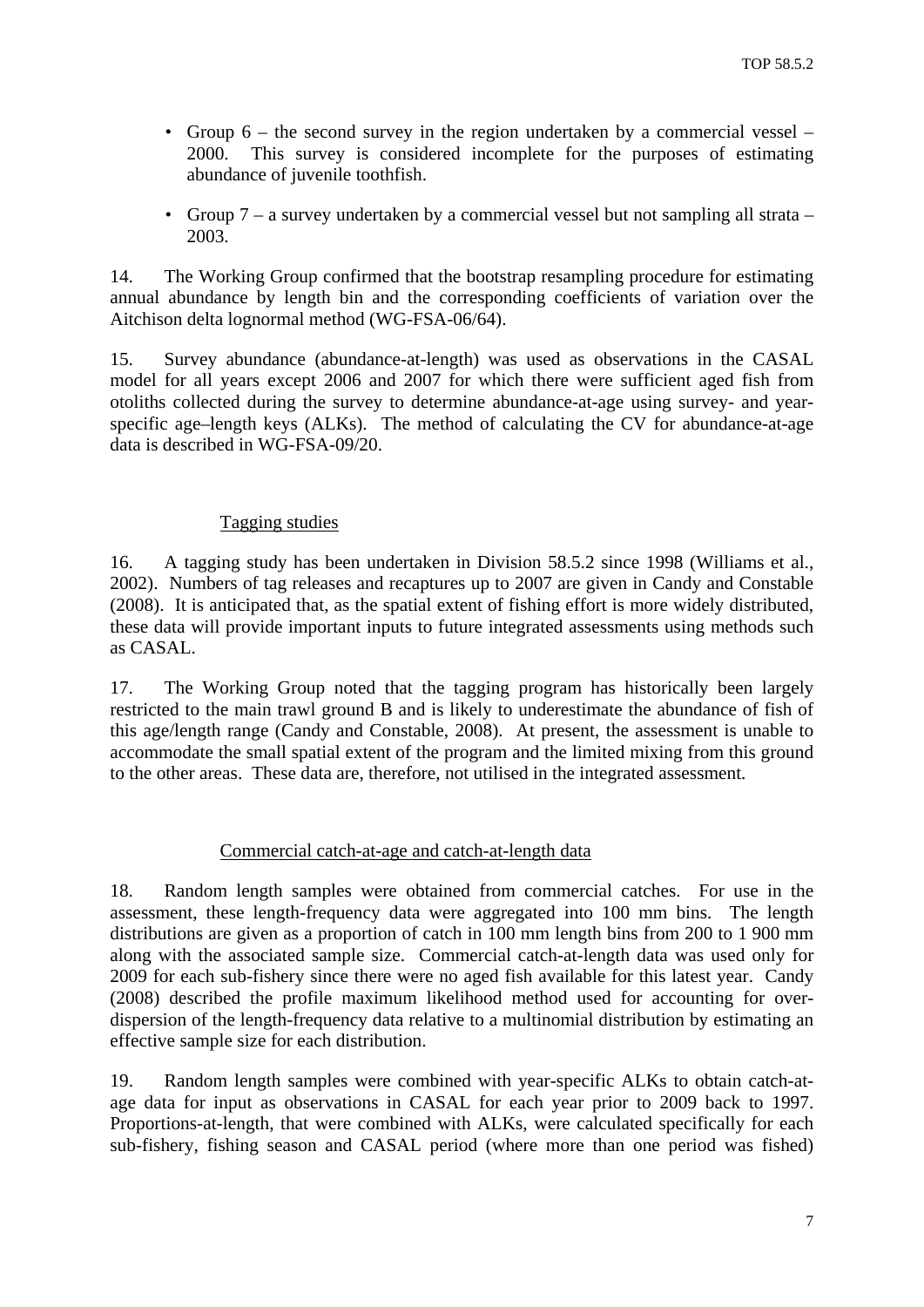<span id="page-9-0"></span>(WG-FSA-09/20). The method of calculating effective sample sizes for catch-at-age data was described in WG-SAM-09/8 and tables of effective sample sizes are given in WG-FSA-09/20.

#### Standardised CPUE series

20. The method for standardising catch-and-effort time series data described in Candy (2004) was used to provide a catch-per-unit-effort (CPUE) series for each of the main trawl grounds (grounds B and C) up to, and including, 2009 and these were used as a series of relative abundance observations in CASAL. The catchability constant (*q*\_CPUE), treated as 'relative' observations, is an estimated parameter calculated separately for each of the two CPUE series.

#### **4. Stock assessment**

#### **4.1 CASAL model structure and assumptions**

21. The CASAL population model used in the assessment of toothfish in Division 58.5.2 was a combined-sex, single-area, three-season model (Candy and Constable, 2008). The annual cycle was defined in three seasons: 1 December–30 April, 1 May–30 September, 1 October–30 November. Mortality and growth occurred uniformly over the year. Fisheries were distributed in these seasons according to the spatial and temporal structure of the fisheries in Table 2. Spawning was timed to occur on 1 July. The time series for the assessment was 1982 to 2009 with future projections for another 35 years. The initial age structure assumed in the assessment was for a constant recruitment at equilibrium. No stockrecruitment relationship was assumed. All fisheries were modelled with either a doublenormal plateau or double-normal age-based selectivity function with the different selectivities for each gear  $\times$  area combination. Selectivities were assumed to remain constant across seasons with the exception of the trawl ground B fishery which was estimated to have different selectivity parameters for the late season (s3) compared to the combined early seasons (s1, s2). In addition, for this fishery separate selectivity parameters were estimated for 2006 and 2007 catches due to the generally smaller size of fish caught in these recent seasons compared to previous seasons. In WG-FSA-SAM-06/14 and WG-FSA-07/64 the coefficient of variation,  $CV_{VB}$ , for the normal distribution for length-at-age, required to convert length frequencies to age frequencies in CASAL, was obtained independently of CASAL from the fit of the von Bertalanffy growth model to length-at-age data (Candy et al., 2007; WG-SAM-09/9) and was not estimated using CASAL. The updated model to that described in Candy and Constable (2008) is denoted *a2-2009-alkall*.

#### Model estimation

22. Analyses were undertaken using a point estimate Bayesian analysis (MPD: maximum posterior density). Exploration of uncertainty in parameter estimates, and its impacts on estimates of yield, used a multivariate normal (MVN) approximation based on the covariance matrix (e.g. WG-FSA-07/53). Non-informative (i.e. uniform) priors were used for all parameters. The MCMC method was not adopted for this assessment due to the problems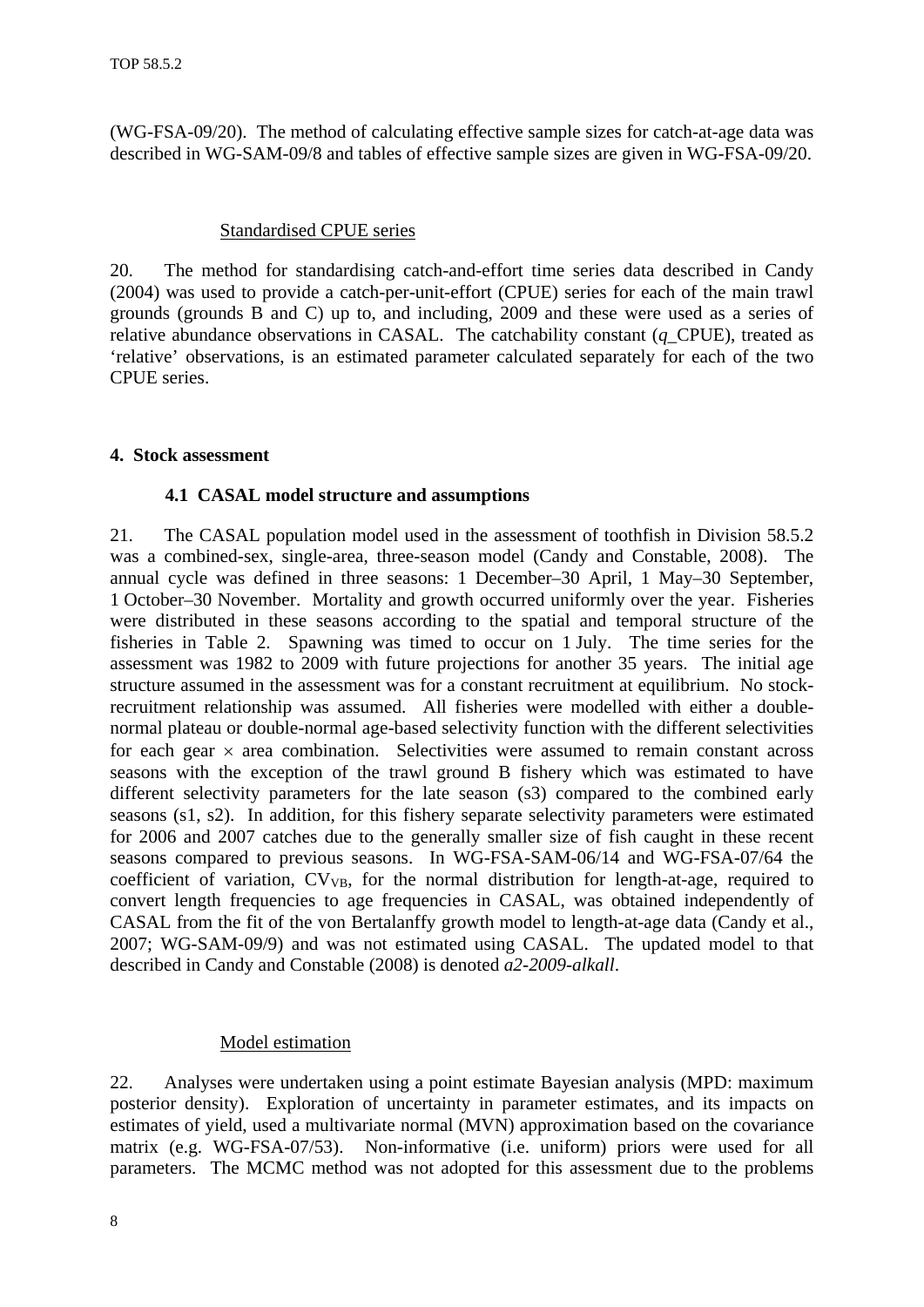<span id="page-10-0"></span>identified in WG-FSA-SAM-06/14 of unacceptably high autocorrelation in MCMC samples even after a long burn-in and very heavy 'thinning' of the sequence of MCMC samples which has continued in subsequent revisions of the model. Until improvements can be made in the ability to obtain independent samples from the posterior distribution of the parameters using MCMC, the MVN method is recommended for this assessment. The MVN method is guaranteed to draw independent samples based on the MPD estimates and the Hessian matrix. Additionally, given that uniform priors are used for all parameters, the need to implement an MCMC sampling approach is not obvious since the validity of the quadratic approximation of the likelihood surface for an appropriately parameterised model is well established.

### Observation assumptions

23. Numbers-at-length for all survey years except 2006 and 2007 and numbers-at-age for the 2006 and 2007 survey years were used as the primary observations. Observation error was incorporated by using the CV estimates (see paragraph 15). These were applied as lognormal errors in the likelihood. Survey Group 1 was assumed to be the most accurate in estimating abundance of young fish and was assumed to have a catchability  $q = 1$ . The other survey groups each had a *q* estimated, with the 1990 and 1993 surveys considered to have the same catchability.

24. The catch and proportions-at-age and proportions-at-length for 2009 were fitted to the model-expected proportions using a multinomial likelihood with effective sample sizes calculated according to the method described in paragraph 19.

25. CPUE indices were assumed to be relative mid-season vulnerable biomass indices with an associated catchability constant *q*. A lognormal likelihood was used for the CPUE indices. Observation error was accounted for by using the CV estimates from the GLMM standardisation described in Candy (2004).

### Process error and data weighting

26. Observations were primarily weighted using estimates of effective sample sizes and CVs. Process error of 0.1 was added to all surveys other than Survey Group 1 to which it was set to zero, as was the case for the two CPUE series. The use of the iterative CASAL estimation/process error procedure was not used since systematic lack of fit (SLOF) for Survey Group 1 could not be adequately accounted for even after the generic SLOF model was fitted (Candy and Constable, 2008; Candy, 2008). This meant that the iterative process error procedure gave an unacceptably low weight to the Survey Group 1 relative to the catchat-length data in the fit when lack of fit was attributed as purely process error. Therefore, process error was set to zero with the exception noted above for the survey groups.

### Penalties

27. Two types of penalties were included within the model. First, the penalty on the catch constrained the model from returning parameter estimates where the population biomass was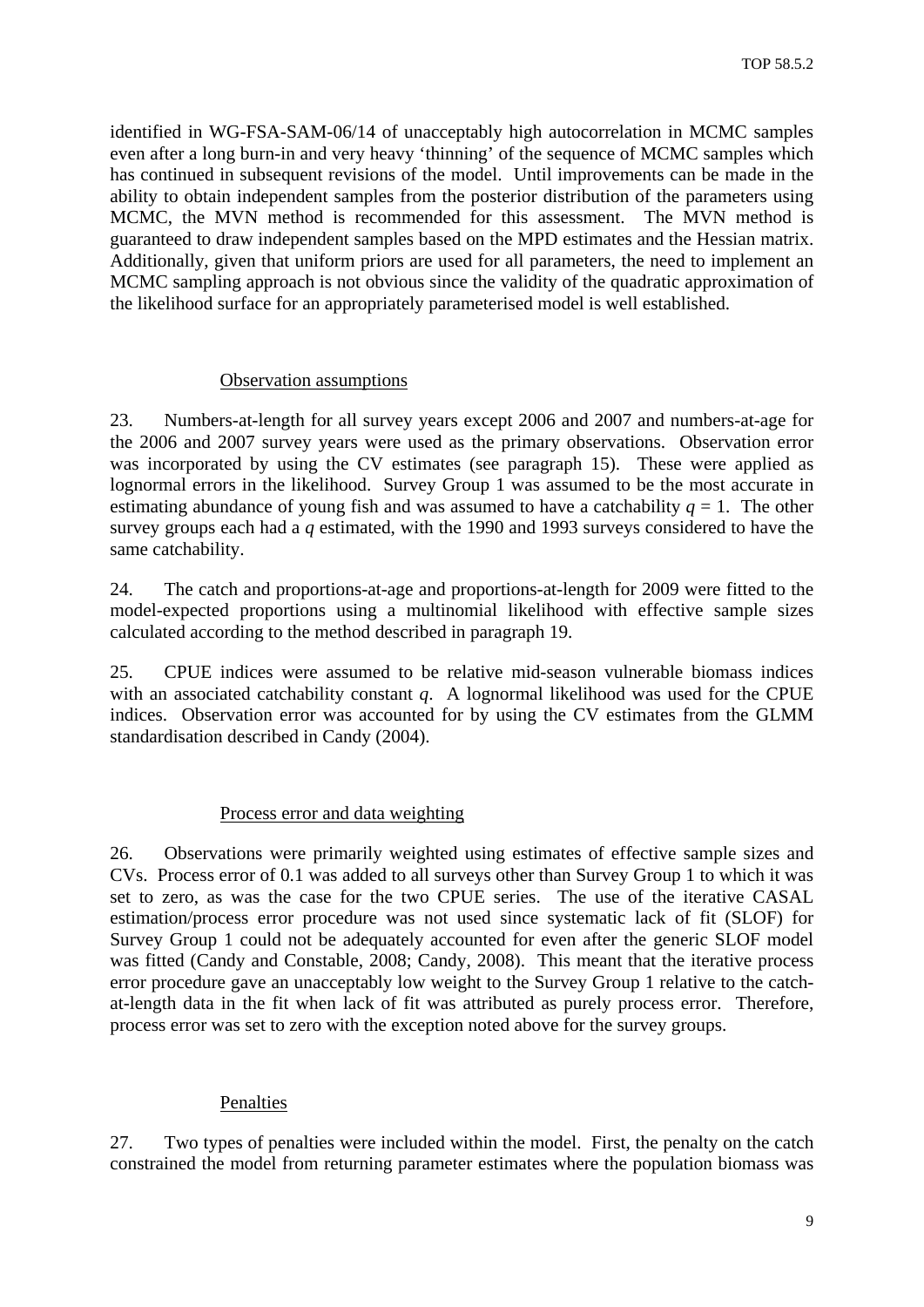<span id="page-11-0"></span>such that the catch from an individual year would exceed the maximum exploitation rate. Second, an increasing penalty was applied according to the degree to which the mean of the vector of estimated year class strengths deviated from 1.

### Priors

28. The parameters estimated by the model, their priors, starting values for the minimisation and their bounds are given in Table 5. In the model presented here, uniform priors were chosen that are non-informative given CASAL's Bayesian implementation.

# Yield calculations

29. Yield estimates were calculated by projecting the estimated current status for each model under a constant catch assumption, using the rules:

- 1. Choose a yield,  $\gamma_1$ , so that the probability of the spawning biomass dropping below 20% of its median pre-exploitation level over a 35-year harvesting period is 10% (depletion probability).
- 2. Choose a yield,  $\gamma_2$ , so that the median escapement at the end of a 35-year period is 50% of the median pre-exploitation level.
- 3. Select the lower of  $\gamma_1$  and  $\gamma_2$  as the yield.

30. The depletion probability was calculated as the proportion of samples from the Bayesian posterior where the predicted future spawning stock biomass was below 20% of the pre-exploitation median spawning biomass in any one year, for each year over a 35-year projected period.

31. The level of escapement was calculated as the proportion of samples from the Bayesian posterior where the predicted future status of the spawning stock biomass was below 50% of the pre-exploitation median spawning biomass at the end of a 35-year projected period.

32. Random recruitments for the projection begin in 2007 and are derived from a lognormal recruitment function where mean recruitment is  $R_0$  for the trial and recruitment variability was estimated from the fit of a linear mixed model (LMM) to the MVN sample of historic recruitments (1986 to 2006).

33. For a given trial, the pre-exploitation median spawning stock biomass is derived as the median of spawning biomass derived from 1 000 age structures drawn from the lognormally distributed recruitments derived above.

34. For removals not included in the 2008/09 season due to unverified catch and catch still to be taken, the anticipated remaining catch for CASAL season 3 was added to that shown in Table 1 to bring total removals to 2 400 tonnes.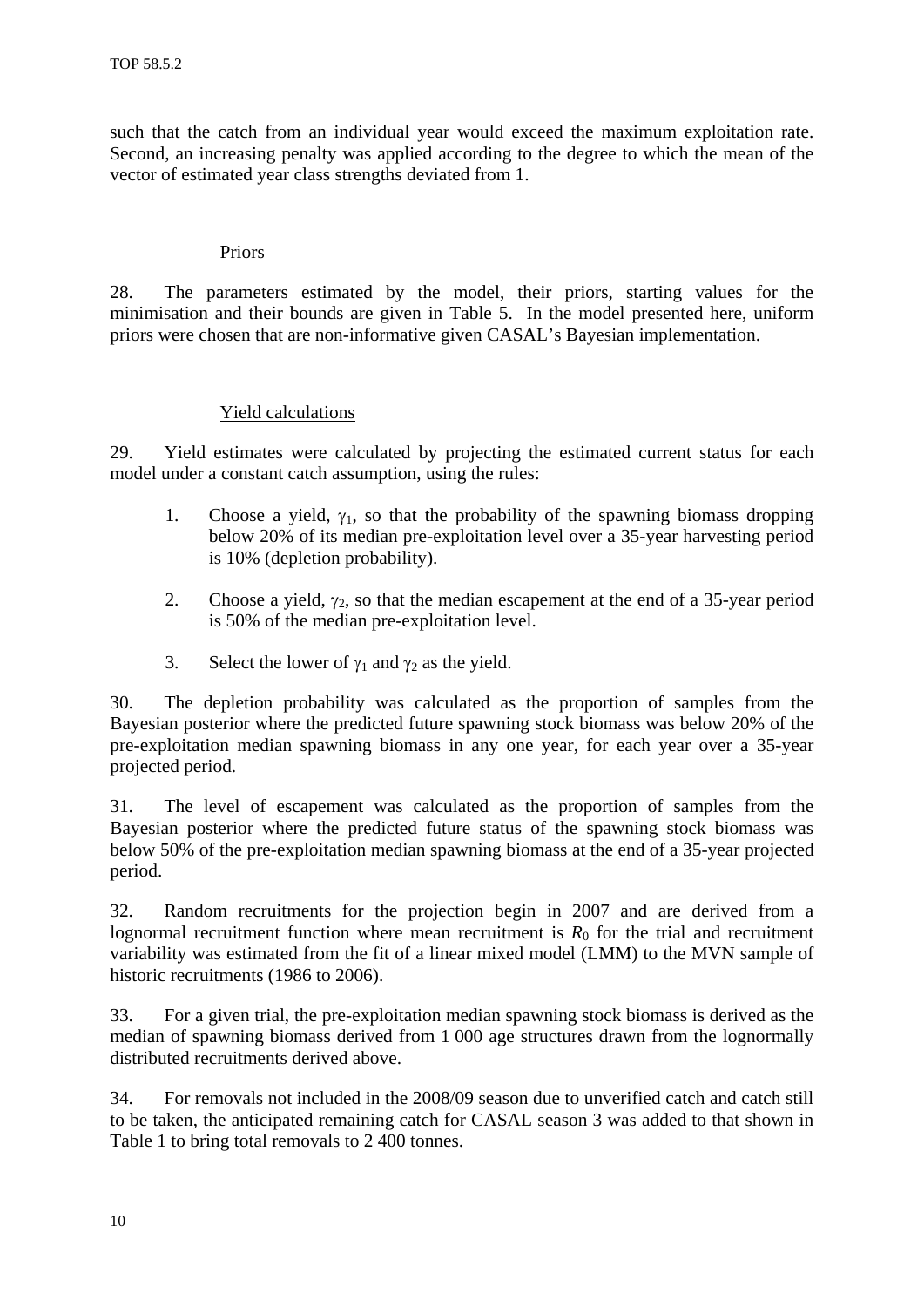| Parameter               |       | $\boldsymbol{N}$ | Description                                                                                      | Prior   | Lower bound | Upper bound | Start values                                            |
|-------------------------|-------|------------------|--------------------------------------------------------------------------------------------------|---------|-------------|-------------|---------------------------------------------------------|
| $B_0$                   |       | $\mathbf{1}$     |                                                                                                  | Uniform | 50 000      | 250 000     | 100 000                                                 |
| <b>YCS</b>              |       | 24               | 1983-2006                                                                                        | Uniform | 0.001       | 100         |                                                         |
| Selectivities – surveys | $S_L$ | 15               | Survey Groups 1, 2, 3, 5, 7<br>Fisheries $f2, f2$ _s3, $f2$ _s2r,<br>f3, f5, f6, f7, f8, f9, f10 | Uniform |             | 10          | 1, 1, 1, 1, 1<br>1, 1, 1, 1, 3, 3, 3, 3, 3, 3           |
|                         | $a_1$ | 15               | Survey Groups 1, 2, 3, 5, 7<br>Fisheries f2, f2_s3, f2_s2r,<br>f3, f5, f6, f7, f8, f9, f10       | Uniform | 2           | 20          | 4, 4, 4, 4, 4<br>4, 4, 4, 3, 6, 6, 6, 6, 6, 6           |
|                         | $a_2$ | 10               | Survey Groups 1, 2, 5<br>Fisheries f3, f5, f6, f7, f8, f9,<br>f10                                | Uniform | 0.02        | 20          | 2, 4, 4<br>4, 7, 7, 7, 7, 7, 7                          |
|                         | $S_U$ | 15               | Survey Groups 1, 2, 3, 5, 7<br>Fisheries $f2, f2_s3, f2_s2r$ ,<br>f3, f5, f6, f7, f8, f9, f10    | Uniform |             | 12          | 6, 4, 7.5, 4, 7.5<br>7.5, 7.5, 7.5, 4, 8, 8, 8, 8, 8, 8 |
| Survey group $q$        |       | 3                | 1999 survey<br>1990/1993 surveys<br>2003 survey                                                  | Uniform | $1e-6$      | 1 0 0 0     | $\overline{\phantom{a}}$                                |
| CPUE $q$                |       | 2                | Trawl ground B<br>Trawl ground C                                                                 | Uniform | $1e-6$      | 1 0 0 0     | $\overline{\phantom{a}}$                                |

Table 5: Number (*N*), start values, priors and bounds for free parameters estimated for *Dissostichus eleginoides* in Division 58.5.2.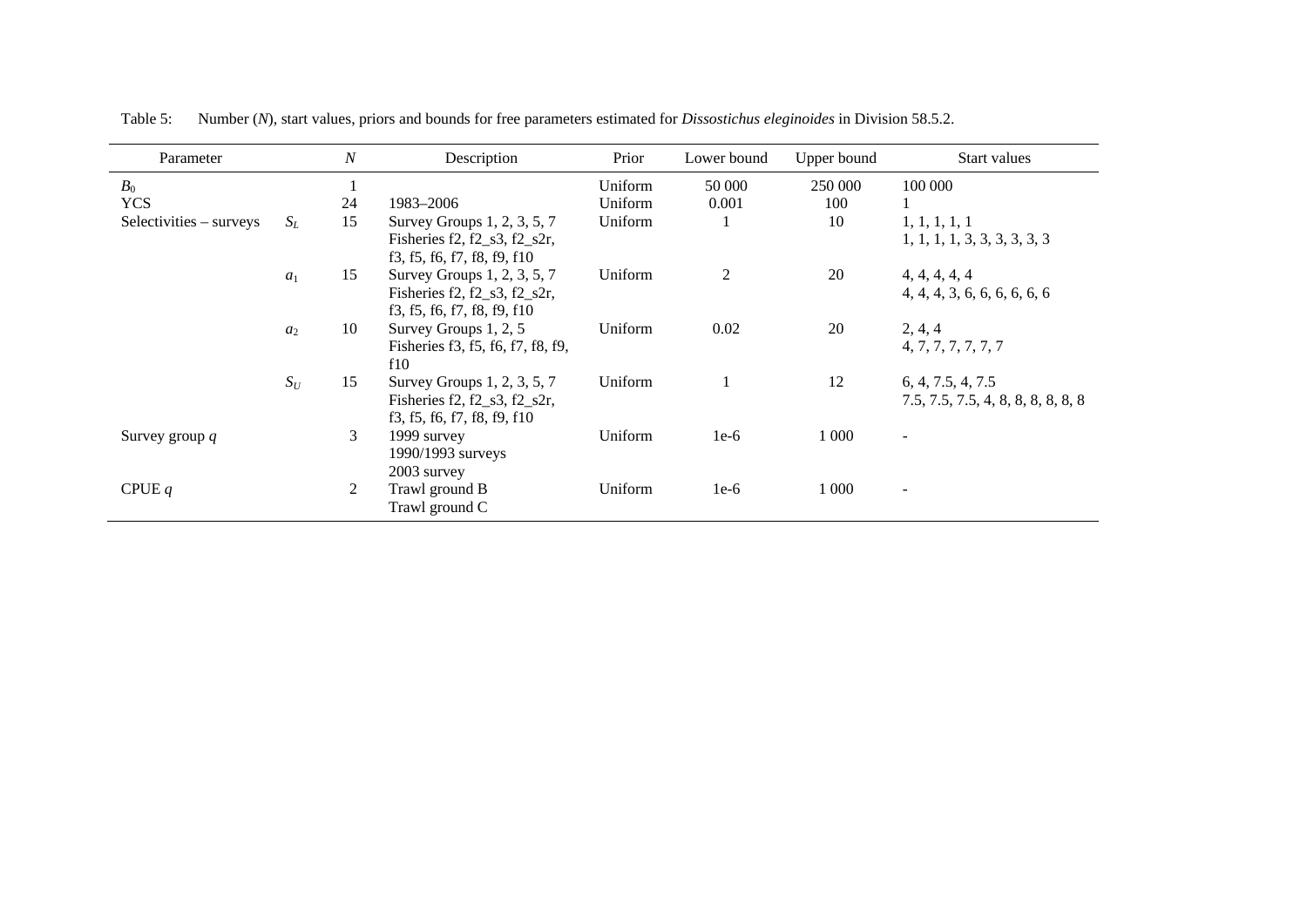<span id="page-13-0"></span>35. The future catch was divided amongst the fisheries according to the 2008 catch history as well as consideration of the expected trends in the use of different grounds. The following ratios were used:

| 0.20  |
|-------|
| 0.03  |
| 0.22  |
| 0.05  |
| 0.14  |
| 0.14  |
| 0.14  |
| 0.03  |
| 0.05. |
|       |

#### **4.3 Model estimates**

36. MPD estimates of the key parameters for the different scenarios are shown in Tables 6 and 7.

Table 6: Results of assessments of stock status of *Dissostichus eleginoides* in Division 58.5.2 using CASAL.  $B_0$  is the MPD estimate of the pre-exploitation median spawning biomass, SSB status 2009 is the ratio of the CASAL prediction of SSB in 2007 to  $B_0$ , and  $R_0$  is the MPD estimate of mean age-1 recruitment prior to exploitation (1981).

| Model          | Description                                                                                                                                                                                                 | $B_0$<br>(SE)     | <b>SSB</b> status<br>2009 | $R_0$<br>(million) |
|----------------|-------------------------------------------------------------------------------------------------------------------------------------------------------------------------------------------------------------|-------------------|---------------------------|--------------------|
| a2-2009-alkall | Model <i>a2-ess</i> in Candy and<br>Constable (2008) updated to 2009<br>with catch-at-age and abundance-<br>at-age $(2006 - 2007)$ data, and<br>addition of sub-fisheries with<br>minor catch prior to 2008 | 116.379<br>(2725) | 0.628                     | 4.211              |

Table 7: Estimates of selectivity parameters in Survey Group 1 and catchability of the other survey groups in assessments of stock status of *Dissostichus eleginoides* in Division 58.5.2 using CASAL (see Candy and Constable, 2008).

| Model                    | Selectivity parameter estimates<br>Survey Group 1 |                    |                     |                    |                 |                 | Survey group<br>$q$ - estimate <sup>a</sup> |                 |
|--------------------------|---------------------------------------------------|--------------------|---------------------|--------------------|-----------------|-----------------|---------------------------------------------|-----------------|
|                          |                                                   |                    | (SE below estimate) |                    | SG <sub>3</sub> | SG <sub>5</sub> | SG <sub>2</sub>                             | SG <sub>7</sub> |
|                          | $S_L$                                             | $S_{II}$           | $a_1$               | $a_2$              | (1990)          | (1993)          | (1999)                                      | (2003)          |
| $a2-$<br>2009-<br>alkall | 0.0200<br>(0.0002)                                | 5.4694<br>(0.0639) | 3.0134<br>(0.0024)  | 0.1170<br>(0.0143) | 0.276           | 0.276           | 2.401                                       | 0.660           |

<sup>a</sup> Catchability *q* set to 1 for Survey Group 1 (2001, 2002, 2004–2009).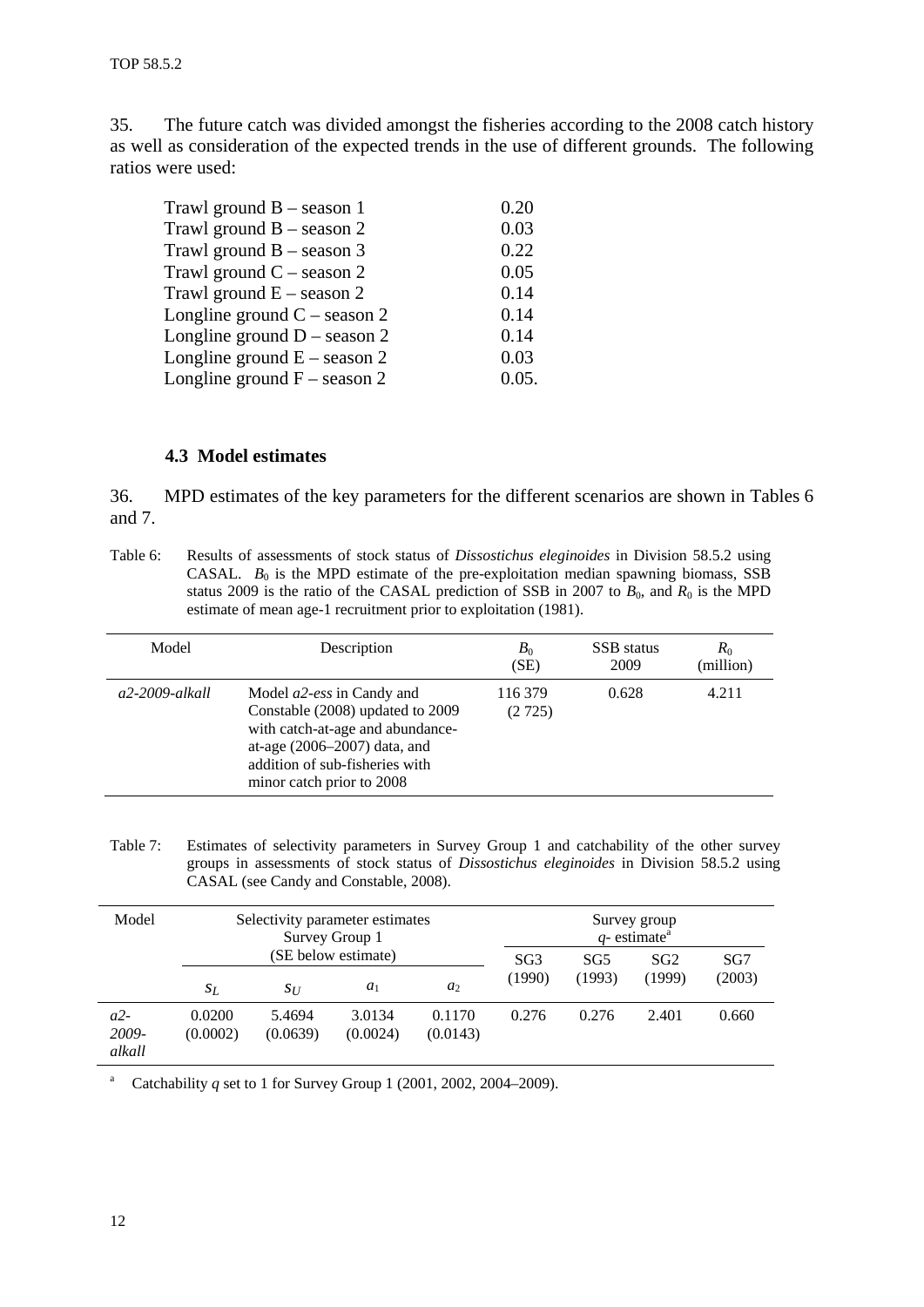37. Figure 3 shows the fitted selectivity functions for each sub-fishery while for the trawl ground B fishery an extra selectivity function (*Sel\_f2\_s2r*) was fitted for recent years. These curves show the distinct differences in how the surveys, trawl and longline activities overlap with the stock, notably that the surveys observe the youngest fish (less than age 5), the trawl fishery concentrates on larger but pre-adult fish, and the longline fishery concentrates on larger fish again, including mature fish. The notable exception is for the last two fishing seasons in trawl ground B for which the fitted selectivity function (*Sel\_f2\_s2r*) indicates that fish younger than 5 years have been selected.

38. Figure 4 shows the fit to the Survey Group 1 (SG1) abundance-at-length data. Fitted values in the figure appear to show a consistent underestimation of abundance for length bins that contain most of the fish compared to observed values, indicating that the abundance of young fish, indicated by other datasets, is not as high as that observed in the surveys. Figure 5 shows the fit in that model for the abundance-at-age data for 2006 and 2007. Figure 6 shows total survey abundance (a) and biomass (b), aggregated over length bins and age classes showing single SE bars and fitted generalised additive model (GAM) curve (obtained using the *gam* function in the *mgcv* library in the R-software package). Note: survey abundances are used in CASAL as abundance-at-length and abundance-at-age as shown in Figures 4 and 5 respectively.

39. Figures 7 to 10 show the fit to the commercial length-frequency data for the main trawl fisheries (grounds B and C) and the two main longline fisheries (grounds C and D) for the main fishing season (s2) for each sub-fishery.

40. Figure 11 shows the standardised CPUE series versus the fitted trend from the CASAL model for the main trawl ground (ground B). Note that the standardised CPUE series was obtained from the haul-by-haul data combined across all three CASAL seasons based on the standardisation model given by Candy, 2004 and updated using data up to, and including, 2009.

41. Figure 12 shows the profile of the objective function value minimised by the fit (i.e. equivalent to twice the negative log-likelihood) across values of the  $B_0$  parameter (i.e. this parameter is held constant at the profiled value while all other model parameters are jointly estimated) for each major source of data. Figure 12 is informative in that it indicates which datasets most contribute to the estimation of the key parameter  $B_0$ . Figure 12 demonstrates that the survey abundance data contrast with the catch-at-age data for the main trawl fishery (ground B, f2) for the two main fishing periods (Table 2), with the survey data indicating a higher value for  $B_0$  than the catch-at-age data. Within the survey data, the abundance-at-age is very useful in that it limits the size of  $B_0$  since the objective increases for  $B_0$  values above 110 000 for this data, while the abundance-at-age data does not provide information on an upper limit for  $B_0$  for the range shown. Therefore, the contrasting signals for these informative data inputs allow CASAL to estimate  $B_0$  with the minimum value of the objective in the range 105 000 to 120 000 with the MPD estimate (i.e. all parameters simultaneously estimated) given in Table 6 as 116 379.

42. Figure 13 shows the estimated Year-class Strengths (YCSs) for the period 1983 to 2006. YCS was fixed at 1 for the remaining years of the historical fishery (i.e. 1981–1982 and 2007–2009) since the data do not allow these year classes to be estimated reliably (or sensibly for the 2007–2009 period). Figure 14 shows the estimated historical recruitment series using year random effect estimates obtained from the fit of the LMM to the log of number of age-1 recruitments for size-1 000 sample from the MVN distribution for the set of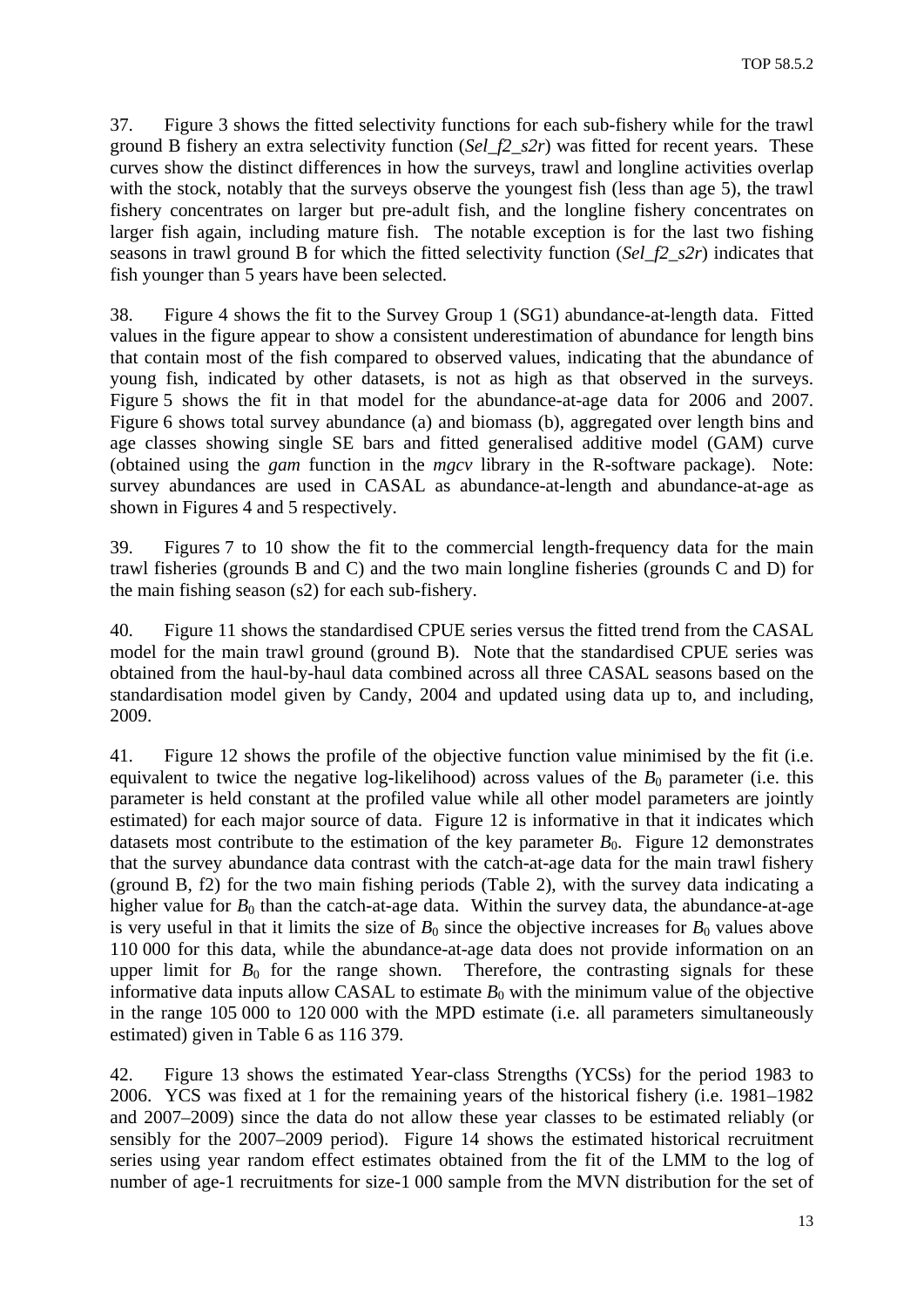estimated parameters when processed through CASAL's projection procedure. The estimate of yearly process error CV from the fit of the LMM was  $0.530$  (SE = 0.085) with autocorrelation parameter estimate of  $-0.258$  (SE = 0.006). For the forward projections using the random lognormal recruitment option in CASAL, a slightly higher CV of 0.6 and autocorrelation of zero was used. Experience with setting the autocorrelation parameter to values other than zero shows that this makes very little difference to the variability of projected spawning stock biomass.



Figure 3: Double-normal-plateau (DNP) and double-normal (DN) fishing selectivity curves from fit of model *a2-2009-alkpool* showing 95% confidence bounds obtained from the MVN sample. Panel headings: Survgrp1 (survey years 2001, 2002, 2004, 2005, 2006, 2007, 2008), Survgrp2 (survey year 1999), Survgrp3 (survey year 1990), Survgrp5 (survey year 1993), Survgrp7 (survey year 2003), f2\_s2, f2\_s3 (trawl ground B, seasons 1 & 2, season 3), f2 s2r (trawl ground B 2006, 2007 all seasons), f3\_s2 (trawl ground C, all seasons), f5\_s2 (longline ground C, season 2), f6\_s2 (longline ground D, season 2), f7\_s2 (longline ground E, season 2), f8\_s2 (trawl ground E, all seasons), f9\_s2 (longline gound F, season 2),  $f10$ \_s1 (pot, seasons 1 & 2). Reference lines are shown at ages 5 and 10.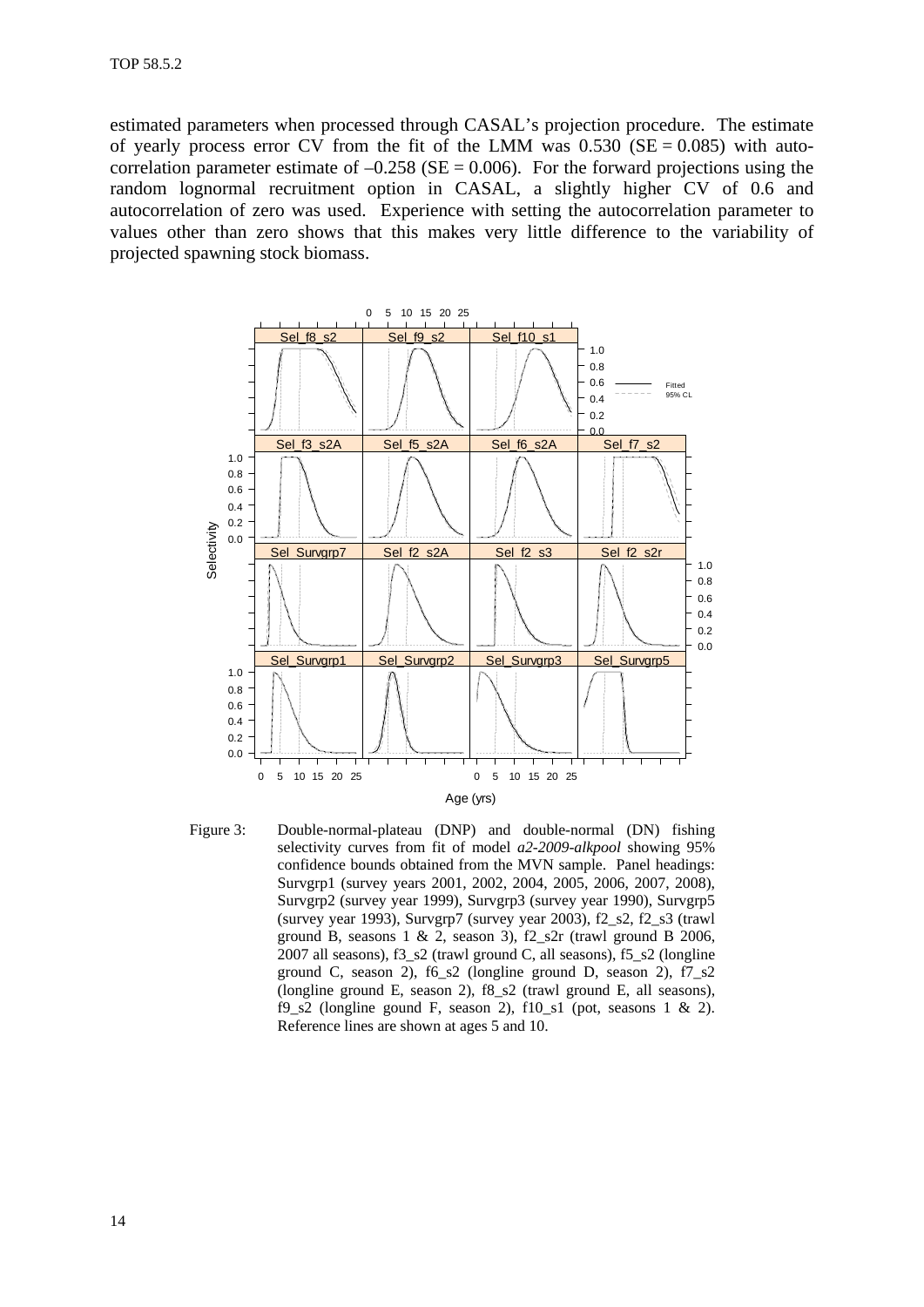

Figure 4: Model fits to Survey Group 1 abundance data with reference lines at 400 and 600 mm.



Figure 5: Model fits to Survey Groups 3, 5, 2 and 7 data – comparison of observed (black line) and expected (grey line) numbers-at-length for Survey Groups 3 (1990), 5 (1993), 2 (1999) and 7 (2003).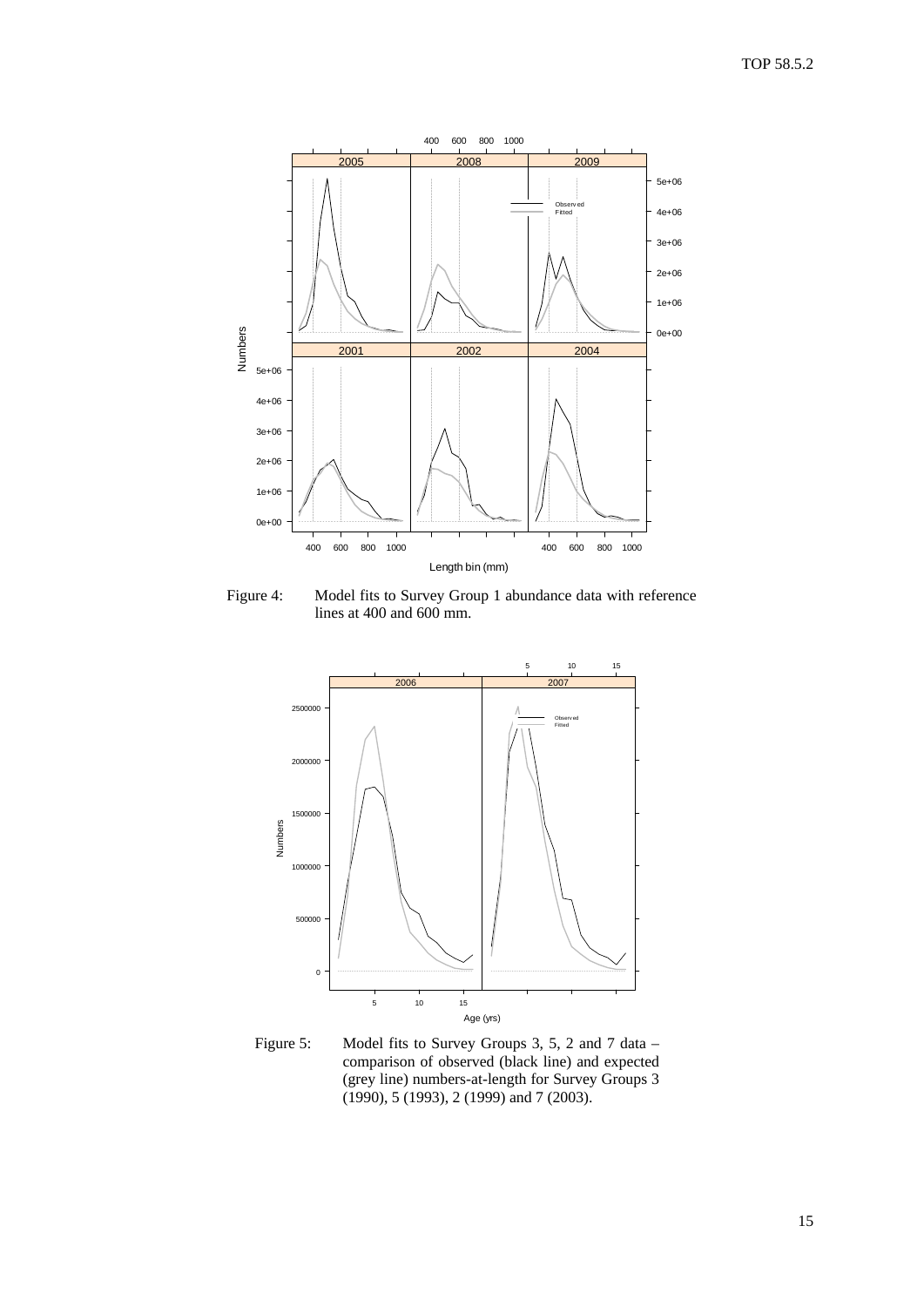

Figure 6: Survey abundance (a) and biomass (b), aggregated over length bins and age classes showing single SE bars and fitted GAM curve (solid line) and  $2 \times SE$  bounds for fitted curve. Note: survey abundances are used as observations in CASAL as abundance-at-length and abundance-at-age as shown in Figures 4 and 5 respectively.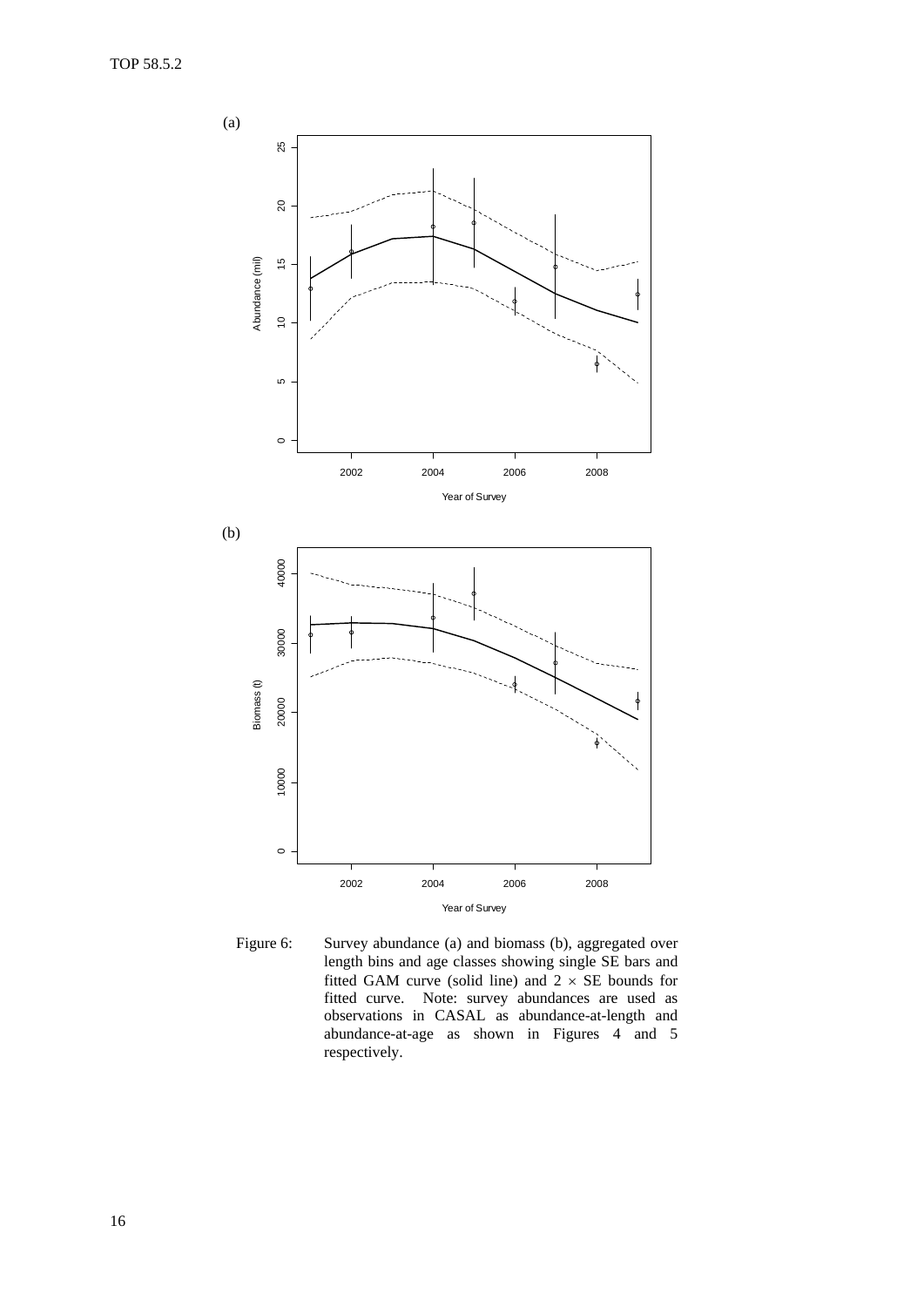

Figure 7: Model fits to catch-at-length proportions for trawl ground B, season 2 (Fishery f2\_s2) with reference lines at ages 5 and 10.



Figure 8: Model fits to catch-at-length proportions for trawl ground C, season 2 (Fishery f3\_s2) with reference lines at ages 5 and 10.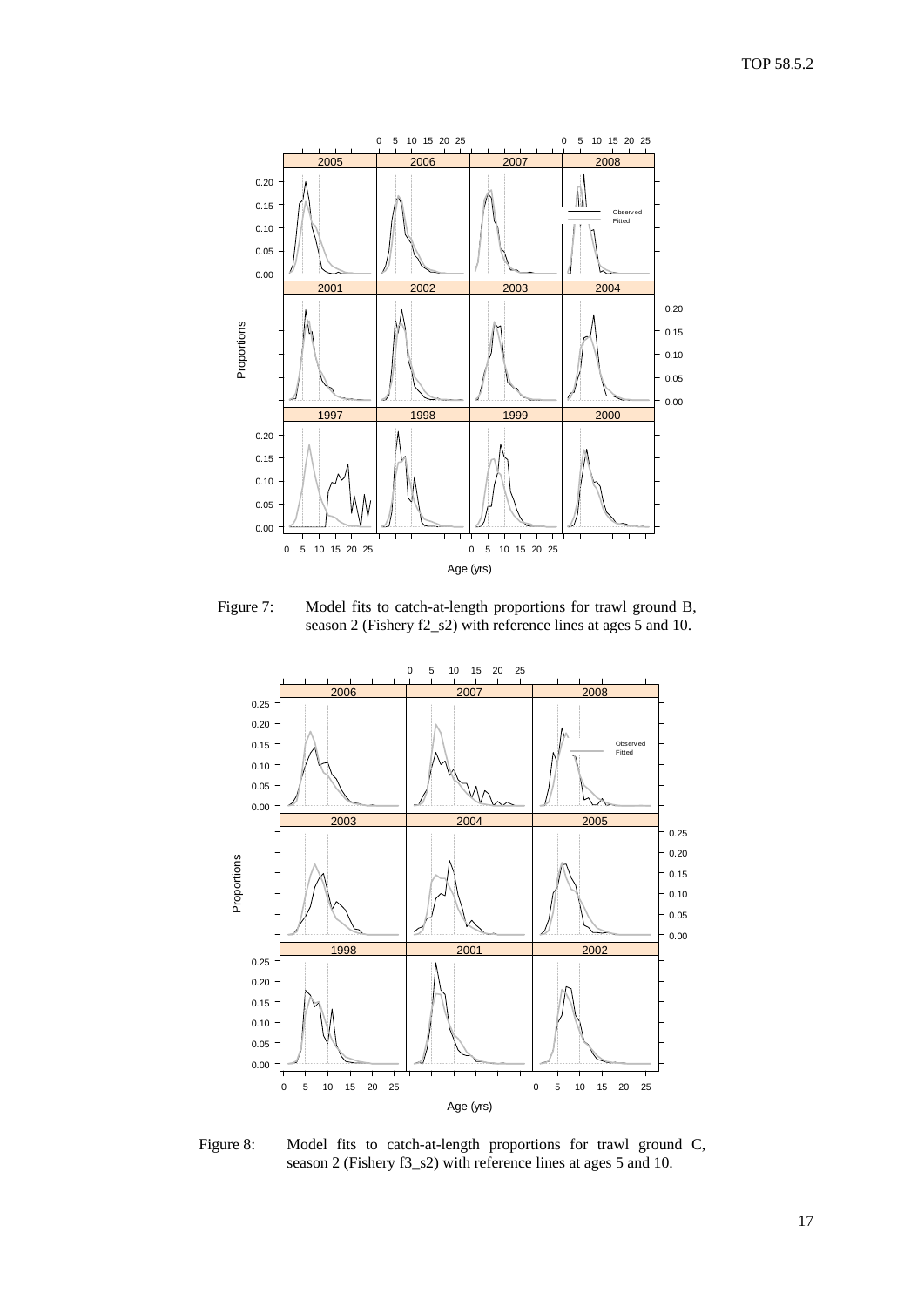

Figure 9: Model fits to catch-at-length proportions for longline ground C, season 2 (Fishery f5\_s2) with reference lines at ages 5 and 10.



Figure 10: Model fits to catch-at-length proportions for longline ground D, season 2 (Fishery f6\_s2) with reference lines at ages 5 and 10.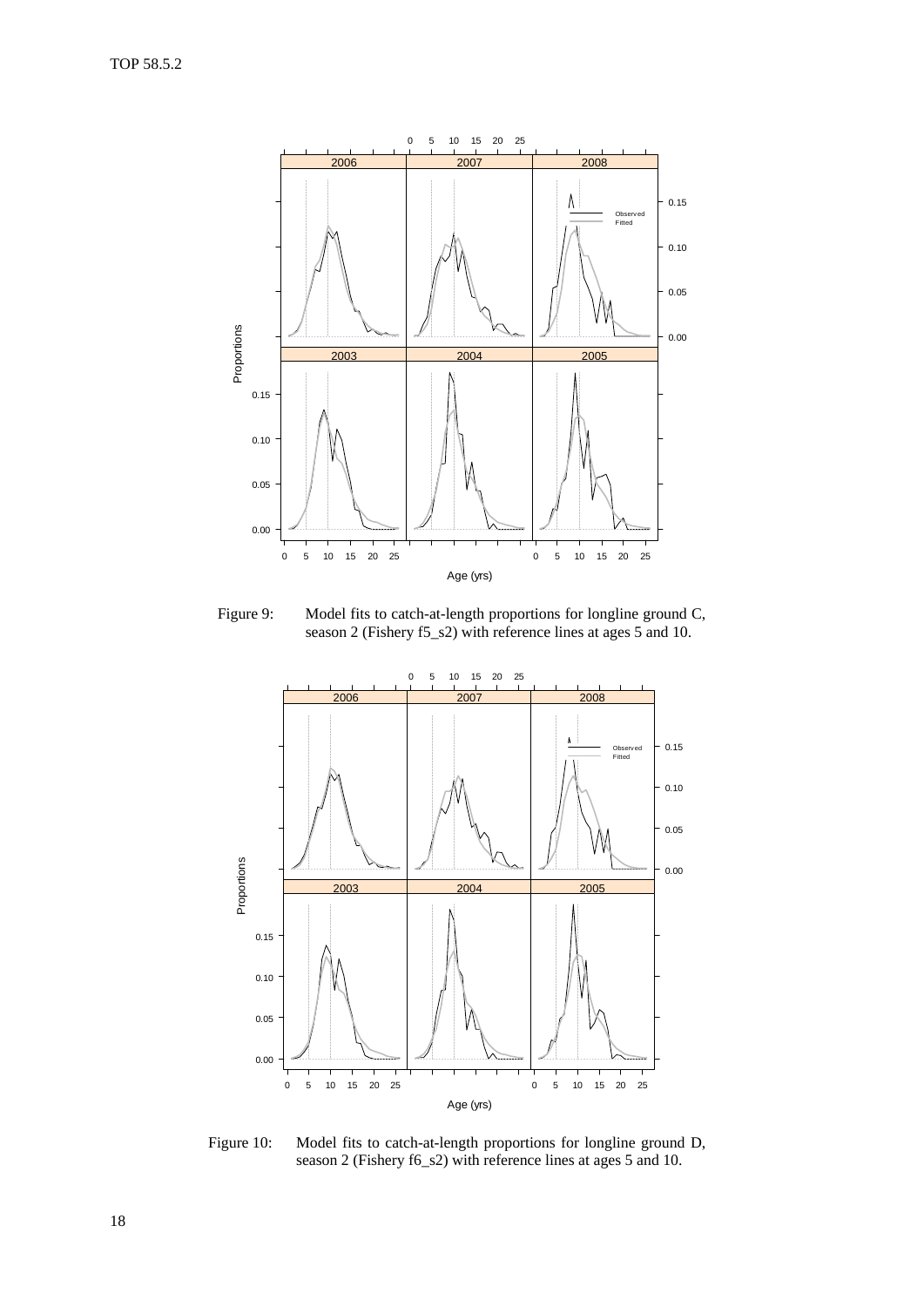

Figure 11: Estimated CPUE series from GLMM model for trawl ground B (f2) (circles) with bars corresponding to +/- one standard error of the estimate and the fitted series (line).



Figure 12: Profile -2log-likelihood for *B*<sub>0</sub> for major observation datasets.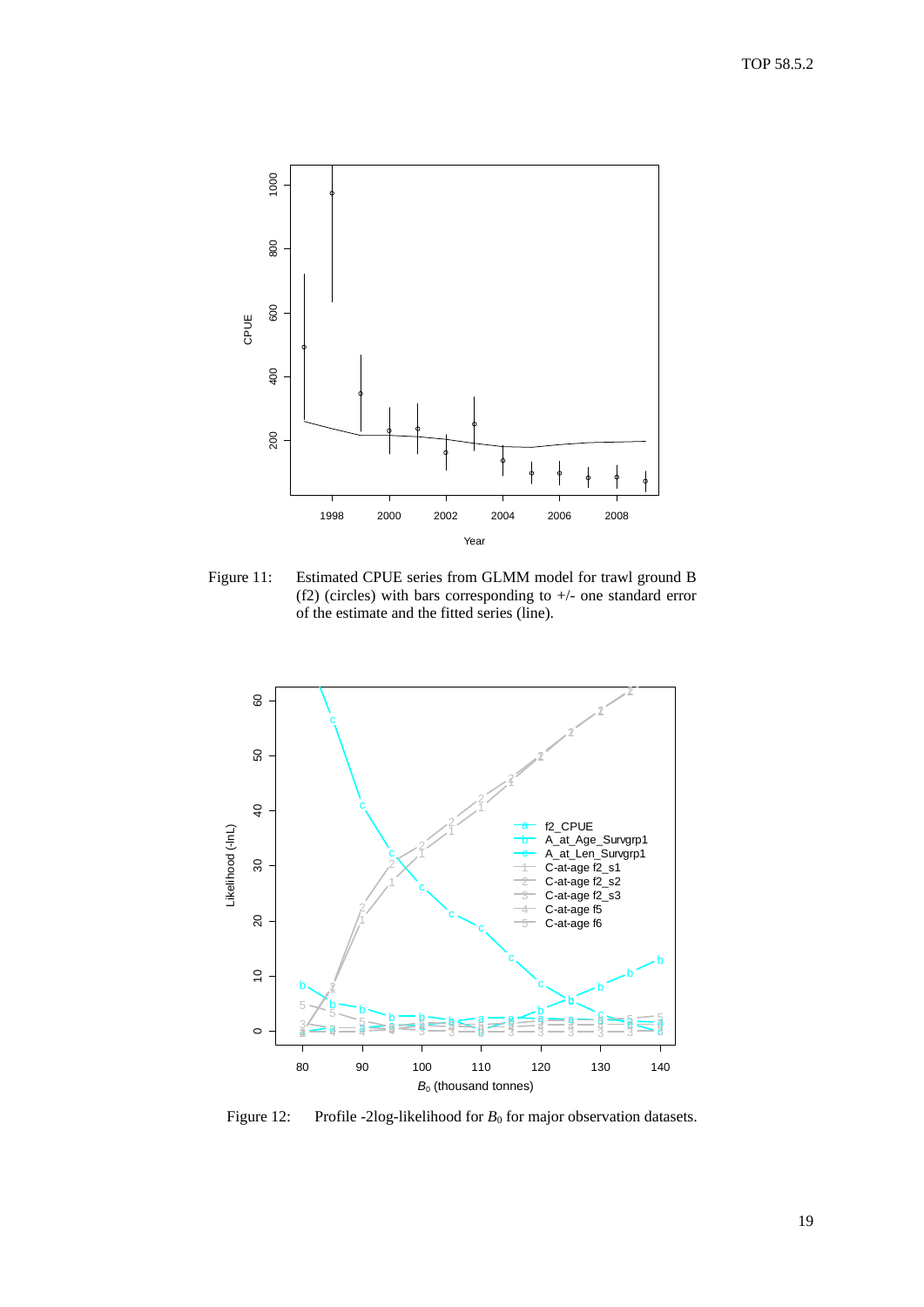

Figure 13: Estimates of Year-class Strength (YCS) estimates (showing +/-SE bars).



Figure 14: Box plots of age-1 recruitment series on the log scale for the historical period (1986–2006) used to calculate recruitment CV.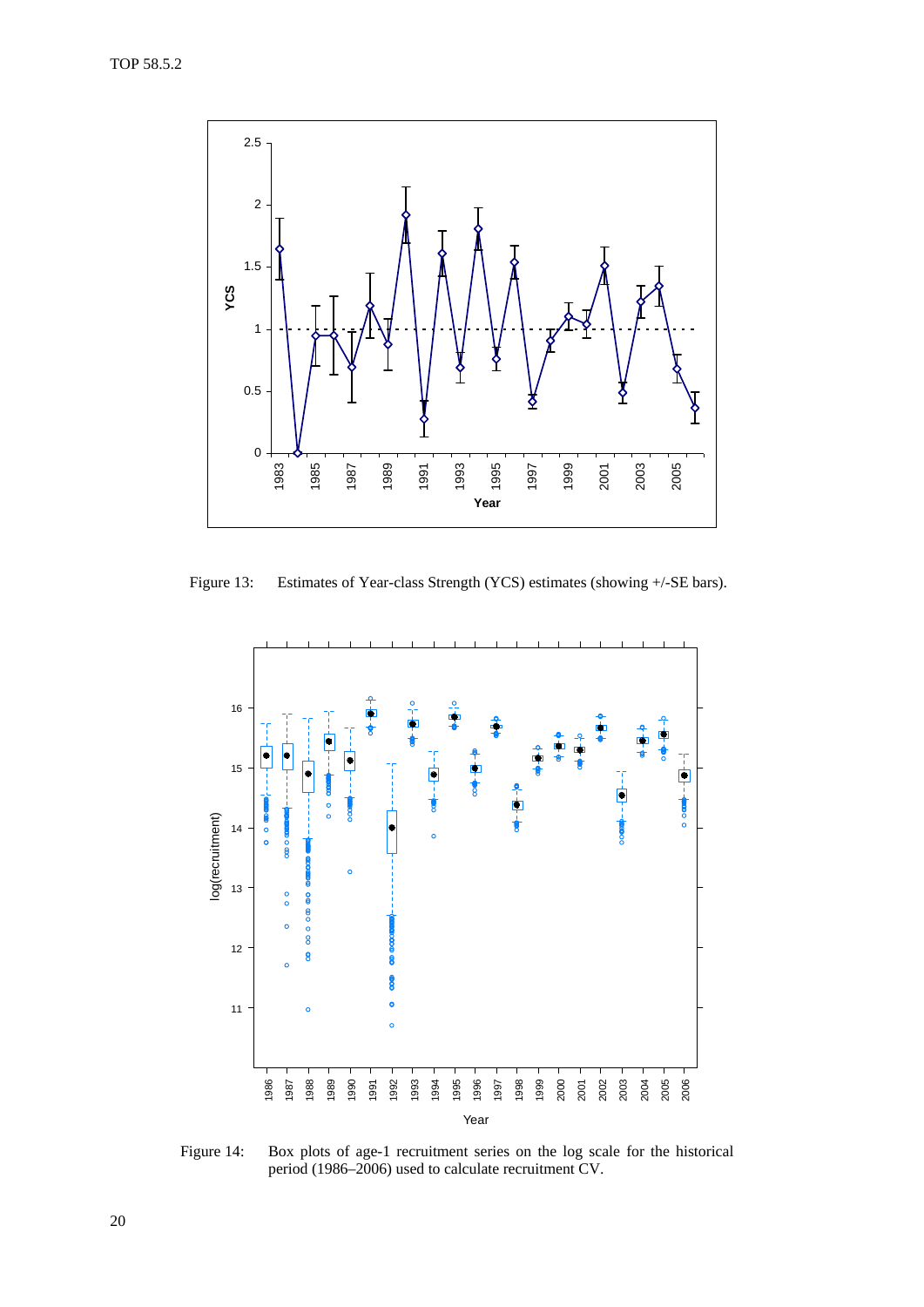#### **4.4 Estimation of yield**

<span id="page-22-0"></span>43. The estimated long-term yield was 2 550 tonnes with depletion probability of 0.001 and escapement probability of 0.502. Figure 15 shows box and whisker plots of spawning stock biomass (SSB) and status of SSB (i.e. SSB/*B*<sub>0</sub>) under random recruitments from 2007 onwards using the lognormal recruitment variability with a CV of 0.6.



Figure 15: Projection results using future random lognormal recruitment from 2007 with an annual catch of 2 550 tonnes between 2010 and 2044. Each box represents the distribution of the variable across 1 000 projection trials for that year: (a) spawning stock biomass; (b) status of spawning stock biomass in a trial relative to  $B_0$  in that projection trial (used in CCAMLR decision rules – lines show the 50% and 20% status levels for reference).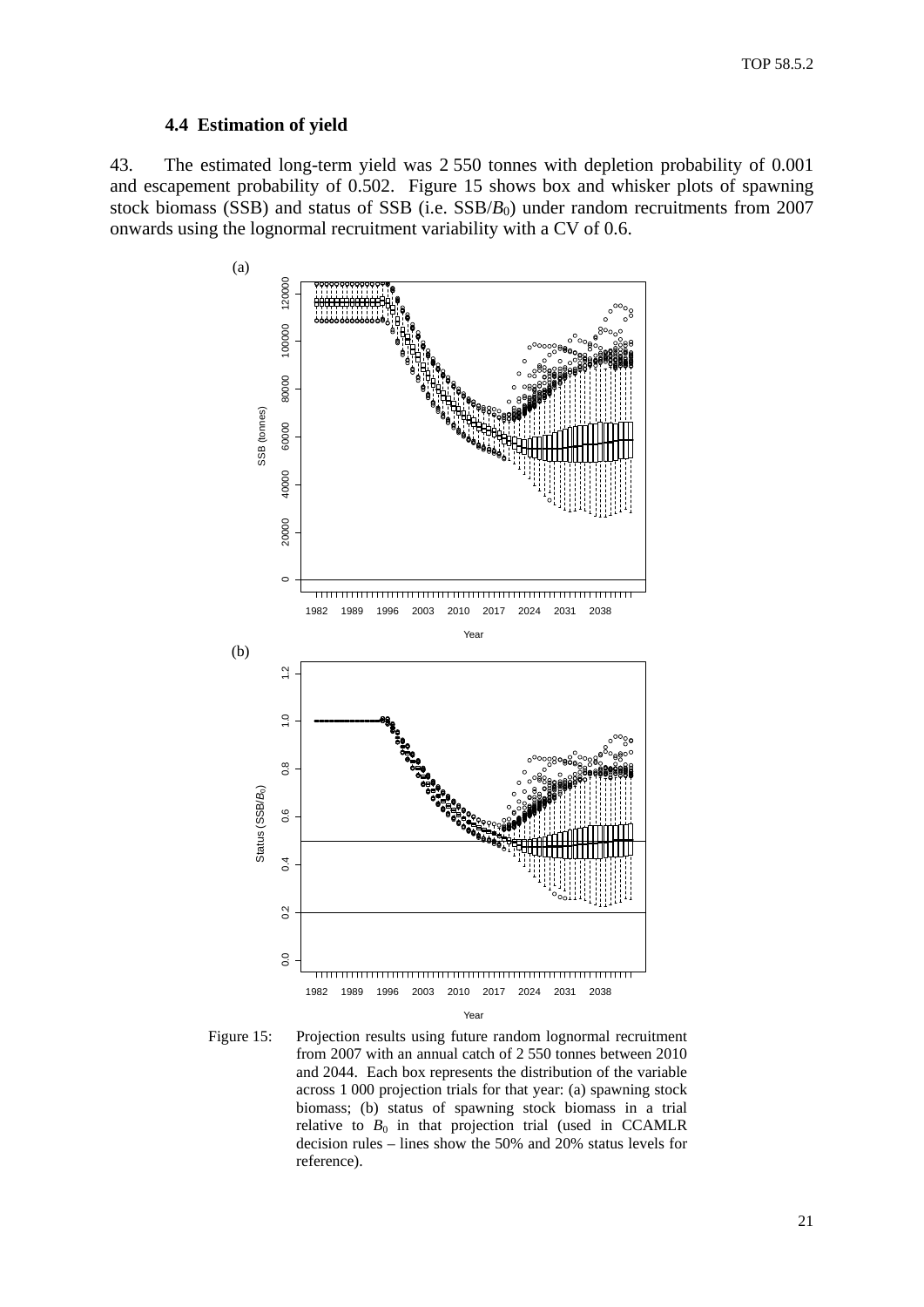<span id="page-23-0"></span>44. The Working Group agreed that the CASAL assessment provides a foundation for advice on stock status and yield for toothfish in this division. The CASAL assessment using age-classified data in place of length-classified data now allows historical recruitment trends to be more accurately reconstructed with a corresponding large reduction in the estimate of recruitment variability compared to that obtained in previous assessments. As such, the Working Group agreed that the estimate of yield from the CASAL assessment be used as a foundation for advice to the Scientific Committee.

### **4.5 Future research requirements**

45. The Working Group noted the successful progress in developing an integrated assessment of *D. eleginoides* in CASAL. It agreed that further work could be undertaken to refine this assessment, including examining:

- (i) re-estimate the von Bertalanffy growth function using the additional length–age data obtained in 2008 and 2009;
- (ii) investigate possible simplification of the spatial structuring of fishing selectivity functions;
- (iii) the use of aged recaptures and catch-at-age data to estimate natural mortality, *M*, either independently of CASAL or within the current CASAL estimation framework;
- (iv) whether the model could be developed as a two-sex model;
- (v) whether improvement in the model structure can be made to allow the inclusion of tagging data to assist the estimation of parameters in the model, besides *M* given in (iii) above, using CASAL.

46. The Working Group encouraged the evaluation of the assessment and harvest strategy in Division 58.5.2 along with the further development and evaluation of management strategies for toothfish fisheries considered in general by the Working Group.

### **5. By-catch of finfish and invertebrates**

#### **5.1 By-catch removals**

47. By-catch removals for the toothfish fisheries (longline and trawl) are detailed in Table 8 from fine-scale data. By-catch in the toothfish trawl fisheries is generally low, comprising less than 1% of the total catch. Landed by-catch in the longline fisheries ranged from 6 to 13% of the total catch  $(-8\%$  in 2008/09), and including cut-offs revised these estimates to between 11 and 26% (21% in 2006/07) of the total catch. No species was caught in quantities approaching the catch limits.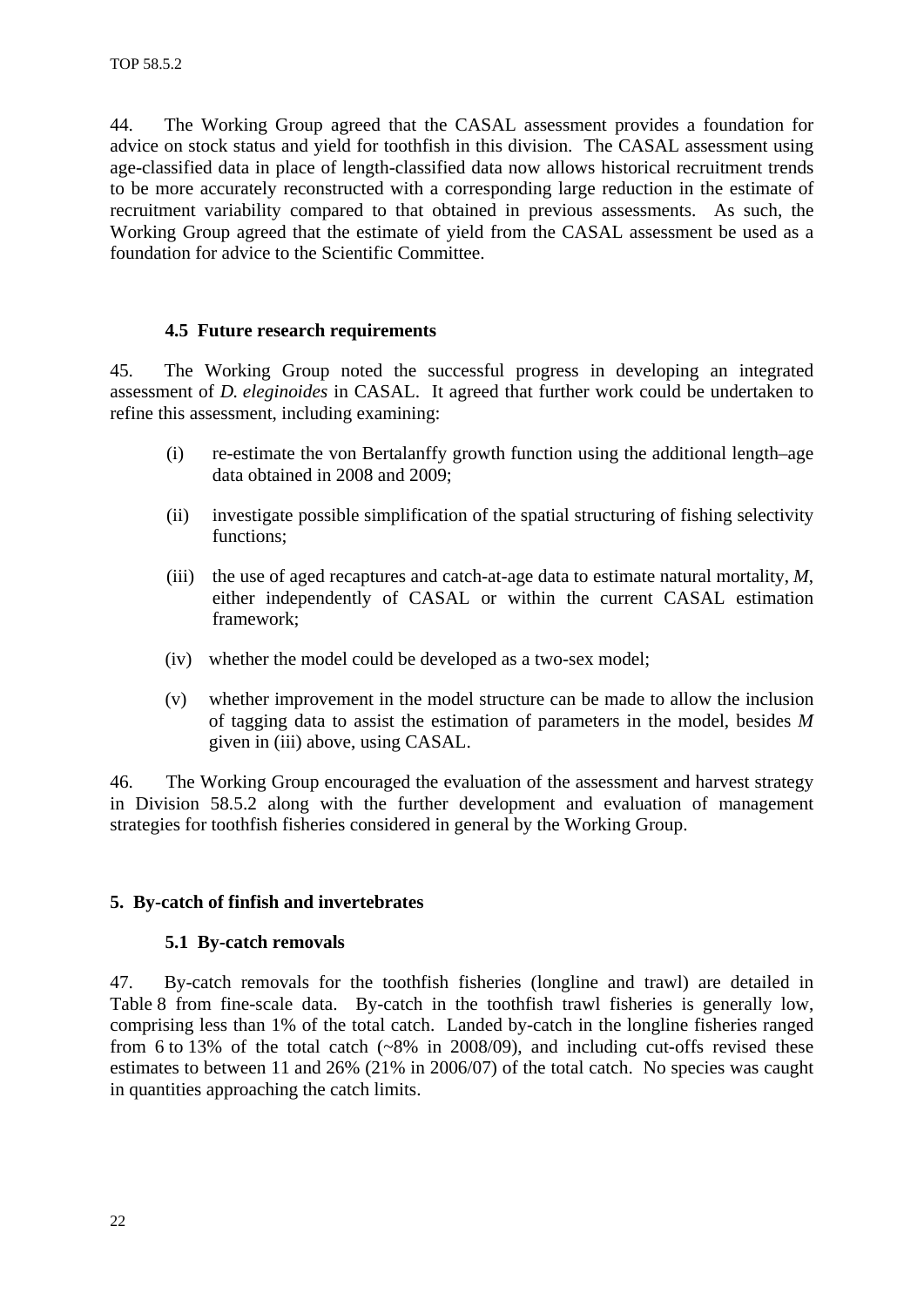Table 8: Catch history for by-catch species (macrourids, rajids, *Channichthys rhinoceratus, Lepidonotothen squamifrons* and other species), catch limits and number of rajids released alive in Division 58.5.2. Catch limits are for the division (see Conservation Measure 33-02 for details). (Source: fine-scale data)

| Season  |                   | <b>Macrourids</b> |                         |                |                   |          | Rajids                  |                |          |
|---------|-------------------|-------------------|-------------------------|----------------|-------------------|----------|-------------------------|----------------|----------|
|         | Catch             |                   | Reported catch (tonnes) |                | Catch             |          | Reported catch (tonnes) |                | Number   |
|         | limit<br>(tonnes) | Longline          | Trawl                   | Total          | limit<br>(tonnes) | Longline | Trawl                   | Total          | released |
| 1996/97 | -                 | $\Omega$          | $\theta$                | $\Omega$       |                   | $\theta$ | 3                       | 3              |          |
| 1997/98 |                   | $\Omega$          | $\Omega$                | $\Omega$       | 120               | $\theta$ | 3                       | 3              |          |
| 1998/99 |                   | $\Omega$          |                         |                |                   | $\Omega$ | $\overline{2}$          | $\overline{2}$ |          |
| 1999/00 |                   | 0                 | 4                       | 4              |                   | $\Omega$ | 6                       | 6              |          |
| 2000/01 |                   | $\Omega$          | 1                       |                | 50                | $\theta$ | 5                       | 5              |          |
| 2001/02 | 50                | $\Omega$          | 4                       | $\overline{4}$ | 50                | $\Omega$ | 4                       | $\overline{4}$ |          |
| 2002/03 | 465               | 3                 | 1                       | 4              | 120               | 7        | 27                      | 33             |          |
| 2003/04 | 360               | 42                | 3                       | 46             | 120               | 62       | 14                      | 76             | 155      |
| 2004/05 | 360               | 72                | $\overline{2}$          | 74             | 120               | 71       | 8                       | 79             | 8412     |
| 2005/06 | 360               | 26                | 1                       | 27             | 120               | 17       | 19                      | 36             | 3814     |
| 2006/07 | 360               | 61                | 5                       | 66             | 120               | 8        | 10                      | 18             | 7886     |
| 2007/08 | 360               | 81                | 5                       | 86             | 120               | 13       | 9                       | 22             | 9 799    |
| 2008/09 | 360               | 110               | $\overline{2}$          | 112            | 120               | 15       | 13                      | 28             | 10 671   |

| Season  |                   | Channichthys rhinoceratus |                          |                          |                   | Lepidonotothen squamifrons |       |       |
|---------|-------------------|---------------------------|--------------------------|--------------------------|-------------------|----------------------------|-------|-------|
|         | Catch             |                           | Reported catch (tonnes)  |                          | Catch             | Reported catch (tonnes)    |       |       |
|         | limit<br>(tonnes) | Longline                  | Trawl                    | Total                    | limit<br>(tonnes) | Longline                   | Trawl | Total |
| 1996/97 |                   |                           | 2                        | $\overline{\mathcal{L}}$ |                   |                            | 0     |       |
| 1997/98 | 80                |                           | $\overline{\mathcal{L}}$ | 2                        | 325               | 0                          | 3     |       |
| 1998/99 | 150               |                           |                          |                          | 80                | 0                          | 0     |       |
| 1999/00 | 150               | $\mathbf{0}$              | 3                        | 3                        | 80                | $\theta$                   | 0     |       |
| 2000/01 | 150               | $\theta$                  |                          |                          | 80                | $\theta$                   | 4     |       |
| 2001/02 | 150               | $\theta$                  | 4                        | 4                        | 80                | $\Omega$                   |       |       |
| 2002/03 | 150               |                           | 21                       | 21                       | 80                | $\Omega$                   | 0     |       |
| 2003/04 | 150               | $\mathbf{\Omega}$         |                          |                          | 80                |                            | 3     | 3     |
| 2004/05 | 150               | $\mathbf{\Omega}$         | 36                       | 36                       | 80                |                            | 2     |       |
| 2005/06 | 150               | $\mathbf{\Omega}$         | 32                       | 32                       | 80                |                            | 5     |       |
| 2006/07 | 150               | $\Omega$                  | 15                       | 15                       | 80                |                            | 10    | 10    |
| 2007/08 | 150               | 0                         | 37                       | 37                       | 80                | 0                          | 20    | 20    |
| 2008/09 | 150               | $\theta$                  | 47                       | 47                       | 80                | 0                          | 18    | 18    |

(continued)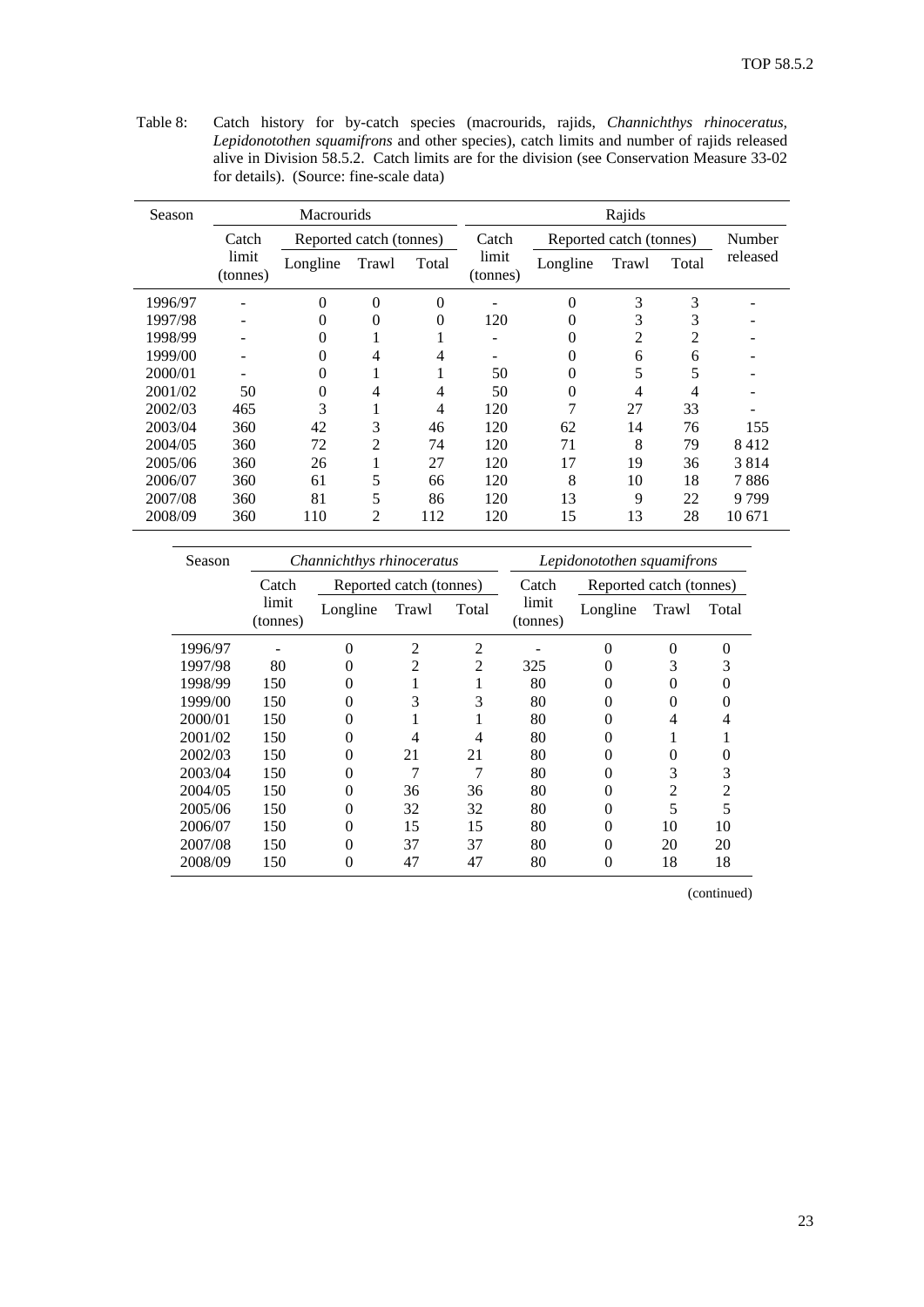| Season  | Other species     |                   |                         |       |  |  |
|---------|-------------------|-------------------|-------------------------|-------|--|--|
|         | Catch             |                   | Reported catch (tonnes) |       |  |  |
|         | limit<br>(tonnes) | Longline          | Trawl                   | Total |  |  |
| 1996/97 | 50                | $_{0}$            | 6                       | 6     |  |  |
| 1997/98 | 50                | $\mathbf{\Omega}$ | 3                       | 3     |  |  |
| 1998/99 | 50                | 0                 | 3                       | 3     |  |  |
| 1999/00 | 50                | 0                 | 5                       | 5     |  |  |
| 2000/01 | 50                | 0                 | 6                       | 6     |  |  |
| 2001/02 | 50                | $\mathbf{\Omega}$ | 10                      | 10    |  |  |
| 2002/03 | 50                | 0                 | 10                      | 10    |  |  |
| 2003/04 | 50                | 3                 | 16                      | 19    |  |  |
| 2004/05 | 50                | 3                 | 9                       | 12    |  |  |
| 2005/06 | 50                | 3                 |                         | 12    |  |  |
| 2006/07 | 50                | 1                 | 4                       | 5     |  |  |
| 2007/08 | 50                | 2                 | 18                      | 21    |  |  |
| 2008/09 | 50                | 9                 | 17                      | 25    |  |  |

<span id="page-25-0"></span>Table 8 (continued)

#### **5.2 Assessments of impact on affected populations**

48. Updated length–weight relationships, length-at-maturity data and estimates of abundance from survey data for rajids were presented in WG-FSA-05/70, details of the skate tagging program in WG-FSA-08/55 and distribution and abundance of skates across the Kerguelen Plateau in WG-FSA-09/42. Insufficient information was available to update assessments.

49. No stock assessments of individual by-catch species were undertaken in 2009. By-catch limits of *Channichthys rhinoceratus* and *Lepidonotothen squamifrons* are based on assessments carried out in 1998 (SC-CAMLR-XVII, Annex 5, paragraphs 4.204 to 4.206) and by-catch limits of the grenadier *Macrourus carinatus* are based on assessments carried out in 2002 and 2003 (SC-CAMLR-XXII, Annex 5, paragraphs 5.245 to 5.249).

#### **5.3 Mitigation measures**

50. The fishery operates under Conservation Measure 33-02.

51. The Working Group recommended that, where possible, all rajids should be cut from the line while still in the water, except on the request of the scientific observers during their sampling period.

#### **6. By-catch of birds and marine mammals**

52. One seabird mortality, a Cape petrel, was observed in the trawl fishery in Division 58.5.2 in 2008/09. Seabird/trawl interactions are reported in Table 9. Another Cape petrel mortality was observed in the Division 58.5.2 longline fishery in 2008/09.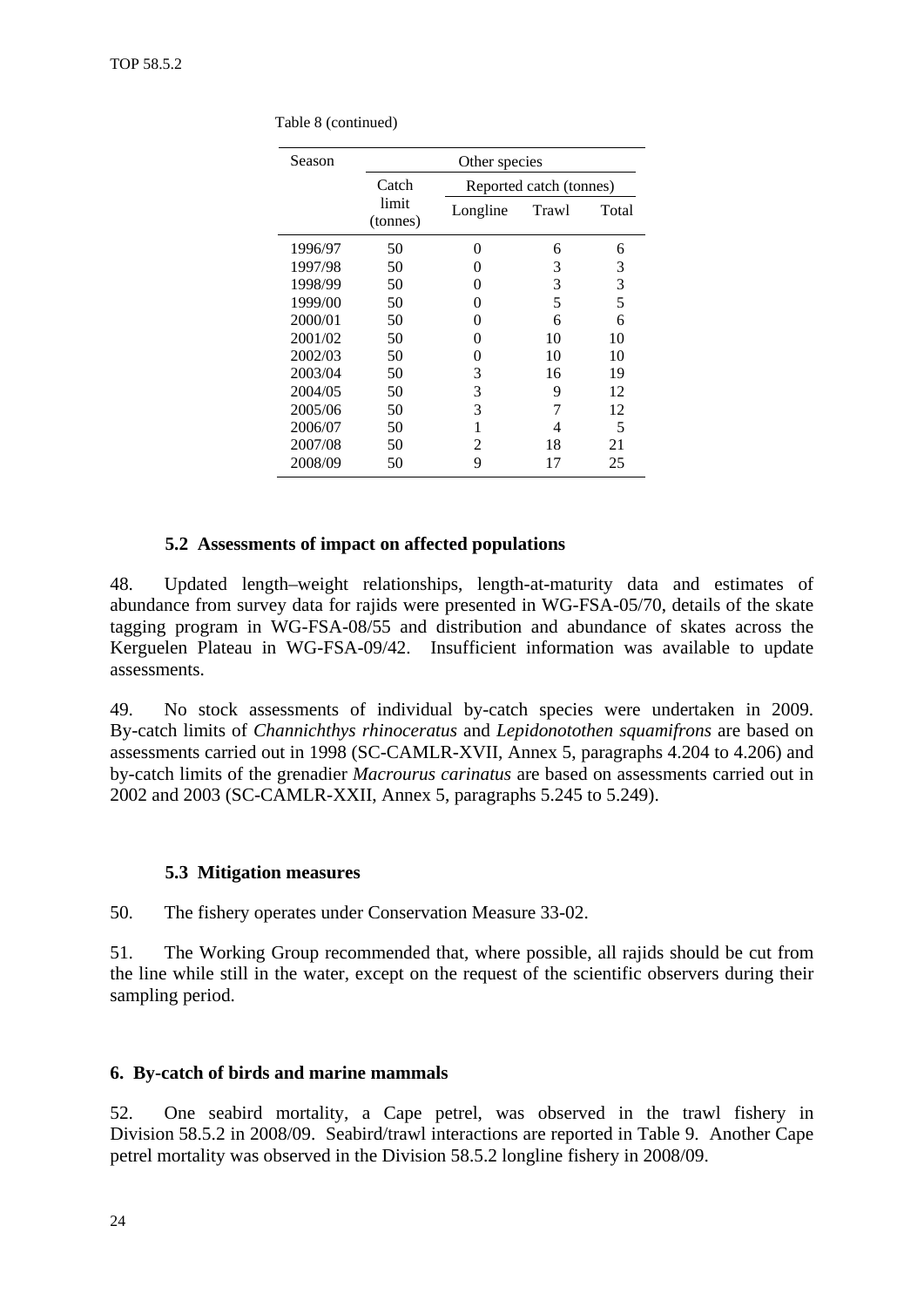| Season  | Target species | <b>BPT</b> | Dead           |                | Total          | Alive (all species |           |
|---------|----------------|------------|----------------|----------------|----------------|--------------------|-----------|
|         |                |            | <b>DIM</b>     | <b>PRO</b>     | <b>DAC</b>     | dead               | combined) |
| 2000/01 | D. eleginoides | < 0.10     |                |                |                |                    | 0         |
| 2001/02 | D. eleginoides | < 0.10     |                |                |                |                    |           |
| 2002/03 | D. eleginoides | < 0.10     | $\mathfrak{D}$ | $\mathfrak{D}$ | 2              | 6                  | 11        |
| 2003/04 | D. eleginoides | < 0.10     |                |                |                |                    | 13        |
| 2004/05 | D. eleginoides | < 0.11     | 5              | 3              |                |                    | $\theta$  |
| 2005/06 | D. eleginoides | 0.00       |                |                |                |                    |           |
| 2006/07 | D. eleginoides | < 0.10     |                |                | $\mathfrak{D}$ | ∍                  | 0         |
| 2007/08 | D. eleginoides | 0.00       |                |                |                | $\theta$           |           |
| 2008/09 | D. eleginoides | 0.002      |                |                |                |                    | $\Omega$  |

<span id="page-26-0"></span>Table 9: Seabird mortality totals and rates (BPT: birds/trawl) and species composition of by-catch, recorded by observers in Division 58.5.2 trawl fisheries over the last nine seasons. DIM – black-browed albatross; PRO – white-chinned petrel; DAC – Cape petrel (data from SC-CAMLR-XXVIII, Annex 7, Table 5).

53. WG-IMAF assessed the level of risk of incidental mortality of seabirds in Division 58.5.2 as category 4 (average-to-high) (SC-CAMLR-XXVIII, Annex 7, Table 14 and Figure 2).

54. No instances of marine mammal mortalities or entanglements were observed in the trawl fishery in Division 58.5.2 in the 2008/09 season (Table 10). However, there were two observed Elephant seal mortalities in the longline fishery in Division 58.5.2 in 2008/09 (WG-IMAF-09/6 Rev. 2, Table 2).

Table 10: Seal mortality totals and rates (SPT: seals/trawl) and species composition of by-catch, recorded by observers in Division 58.5.2 trawl fisheries over the last nine seasons. SLP – leopard seal; SEA – Antarctic fur seal; SES – southern elephant seal (data from SC-CAMLR-XXVIII, Annex 7, Table 7).

| Season  | Target species | <b>SPT</b> |            | Dead          |               | Total | Alive (all species |
|---------|----------------|------------|------------|---------------|---------------|-------|--------------------|
|         |                |            | <b>SLP</b> | <b>SEA</b>    | <b>SES</b>    | dead  | combined)          |
| 2000/01 | D. eleginoides | 0.001      |            |               |               |       |                    |
| 2001/02 | D. eleginoides | 0.001      |            |               |               |       |                    |
| 2002/03 | D. eleginoides | 0.003      |            | $\mathcal{L}$ | $\mathcal{D}$ | 4     |                    |
| 2003/04 | D. eleginoides | 0.002      |            | 3             |               |       |                    |
| 2004/05 | D. eleginoides | 0.00       |            |               |               |       |                    |
| 2005/06 | D. eleginoides | 0.00       |            |               |               |       |                    |
| 2006/07 | D. eleginoides | 0.00       |            |               |               |       |                    |
| 2007/08 | D. eleginoides | 0.00       |            |               |               |       |                    |
| 2008/09 | D. eleginoides | 0.00       |            |               |               |       |                    |

#### **6.1 Mitigation measures**

55. Longline fishing is conducted in accordance with Conservation Measures 24-02 and 25-02 and the special requirements outlined in Conservation Measure 41-08, paragraph 3; trawl fishing in accordance with Conservation Measure 25-03.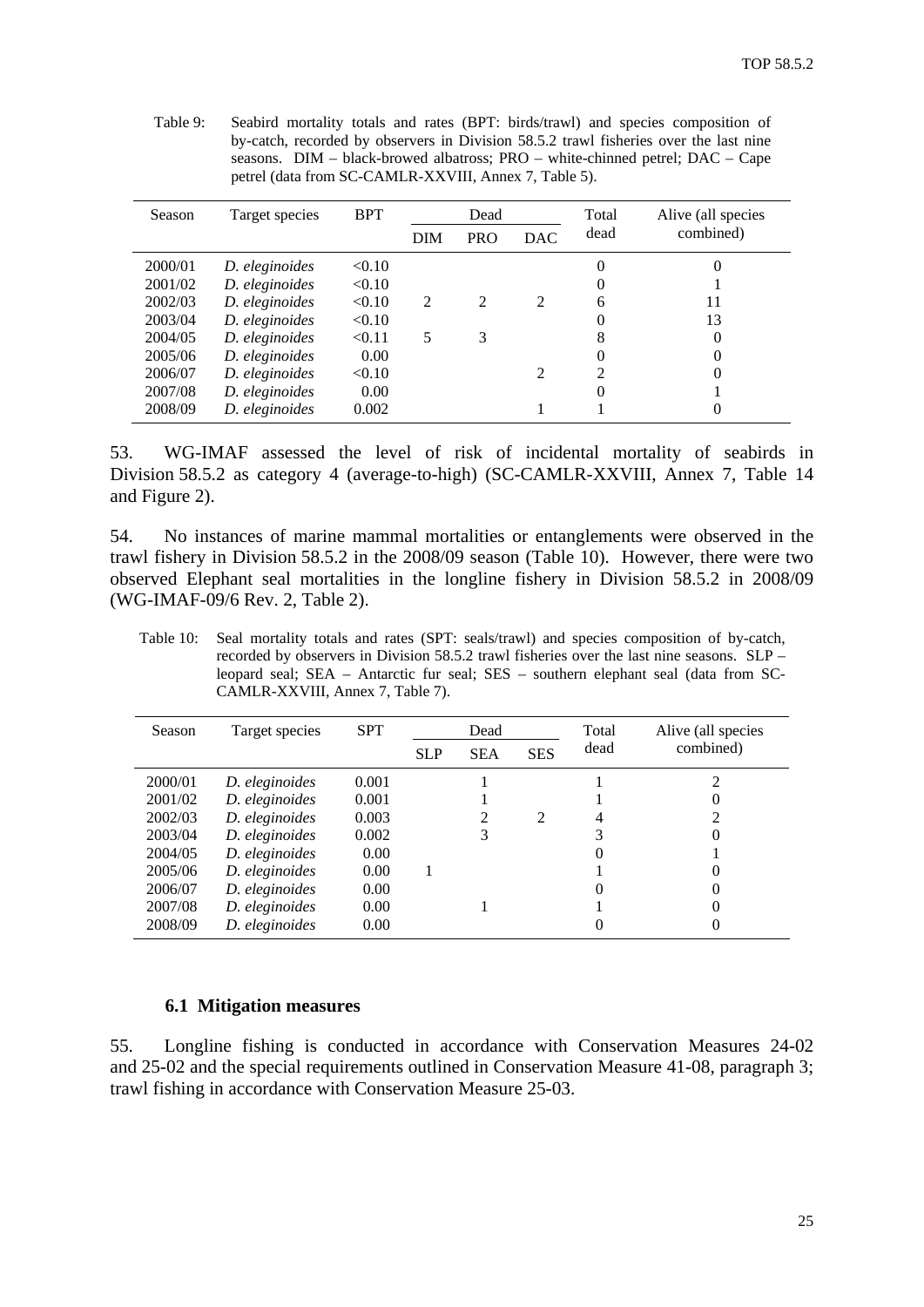# <span id="page-27-0"></span>**7. Ecosystem implications/effects**

56. Fishing gear deployed on the seabed can have negative effects on sensitive benthic communities. The potential impacts of fishing gear on the benthic communities in Division 58.5.2 are limited by the small size and number of commercial trawl grounds and the protection of large representative areas of sensitive benthic habitats from direct effects of fishing in an IUCN category Ia marine reserve (SC-CAMLR-XXI/BG/18). The marine reserve and associated conservation zone comprises around 17% of the area of the Australian EEZ around Heard Island and McDonald Islands and falls entirely within CCAMLR Division 58.5.2.

57. The Working Group noted that by-catch of benthos was monitored by observers in the early stages of the development of the fishery and that by-catch of benthos was much lower in areas that have subsequently become the main fishing grounds.

# **8. Harvest controls and management advice**

### **8.1 Conservation measures**

58. The limits on the fishery for *D. eleginoides* in Division 58.5.2 are defined in Conservation Measure 41-08. The limits in force applied to 2007/08 and 2008/09 and the Working Group's advice to the Scientific Committee are summarised in Table 11.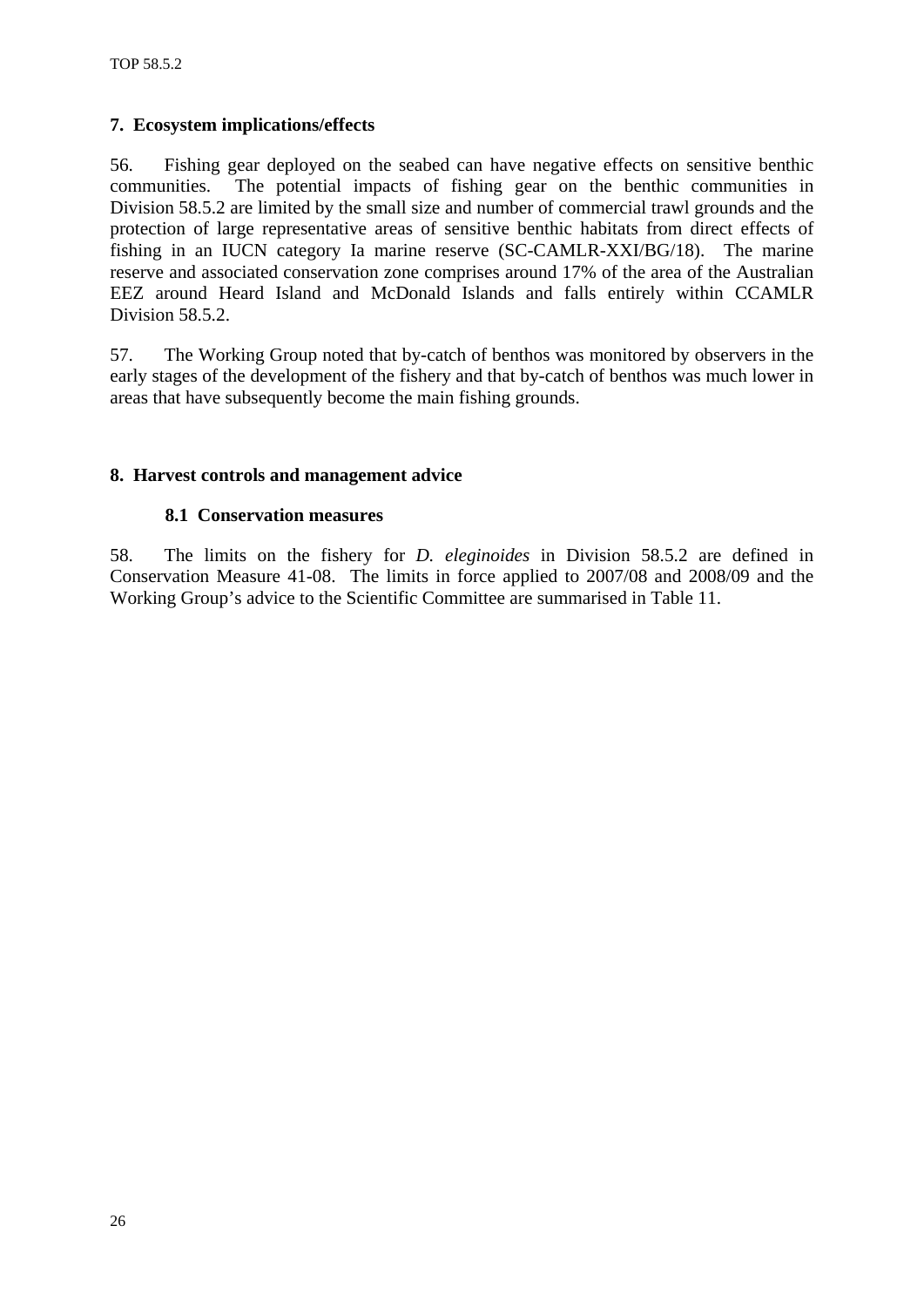| Element                     | Limit in force                                                                                                                                                                                        | Advice                     |
|-----------------------------|-------------------------------------------------------------------------------------------------------------------------------------------------------------------------------------------------------|----------------------------|
| Access (gear)               | Trawls or longlines or pots                                                                                                                                                                           |                            |
| Catch limit                 | 2 500 tonnes west of 79°20'E (see CM 32-14)                                                                                                                                                           | Revise to<br>$2550$ tonnes |
| Season:                     |                                                                                                                                                                                                       |                            |
| trawl and pot               | 1 December to 30 November                                                                                                                                                                             | Carry forward              |
| longline                    | 1 May to 14 September, with possible extension from<br>15 to 30 April and 15 September to 31 October for any<br>vessel that has demonstrated full compliance with<br>CM 25-02 in the previous season. | Carry forward              |
| By-catch                    | Fishing shall cease if the by-catch limit of any species,<br>as set out in CM 33-02, is reached.                                                                                                      | Carry forward              |
| Mitigation                  | In accordance with CMs 24-02, 25-02 and 25-03.                                                                                                                                                        | Carry forward              |
| <b>Observers</b>            | Each vessel to carry at least one scientific observer<br>and may include one additional CCAMLR scientific<br>observer.                                                                                | Carry forward              |
| Data                        | Ten-day reporting system as in Annex 41-08/A.                                                                                                                                                         | Carry forward              |
|                             | Monthly fine-scale reporting system as in<br>Annex 41-08/A on haul-by-haul basis.                                                                                                                     |                            |
|                             | Fine-scale reporting system as in Annex 42-02/B.<br>Reported in accordance with the CCAMLR Scheme of<br>International Scientific Observation.                                                         |                            |
| Target species              | For the purpose of Annex 41-08/A, the target species is<br>Dissostichus eleginoides and the by-catch is any<br>species other than <i>D. eleginoides</i> .                                             | Carry forward              |
| Jellymeat                   | Number and weight of fish discarded, including those<br>with jellymeat condition, to be reported. These catches<br>count towards the catch limit.                                                     | Carry forward              |
| Environmental<br>protection | Regulated by CM 26-01.                                                                                                                                                                                | Carry forward              |

<span id="page-28-0"></span>Table 11: Limits on the exploratory fishery for *D. eleginoides* in Division 58.5.2 in force in 2007/08 and 2008/09 (Conservation Measure 41-08) and advice to the Scientific Committee.

## **8.2 Management advice**

59. The Working Group recommended that the catch limit for *D. eleginoides* in Division 58.5.2 west of 79°20'E should be 2 550 tonnes for the 2009/10 fishing season.

#### **References**

Appleyard, S.A., R.D. Ward and R. Williams. 2002. Population structure of the Patagonian toothfish around Heard, McDonald and Macquarie Islands. *Ant. Sci*., 14: 364–373.

Appleyard, S.A., R. Williams and R.D. Ward. 2004. Population genetic structure of Patagonian toothfish in the West Indian Ocean sector of the Southern Ocean. *CCAMLR Science*, 11: 21–32.